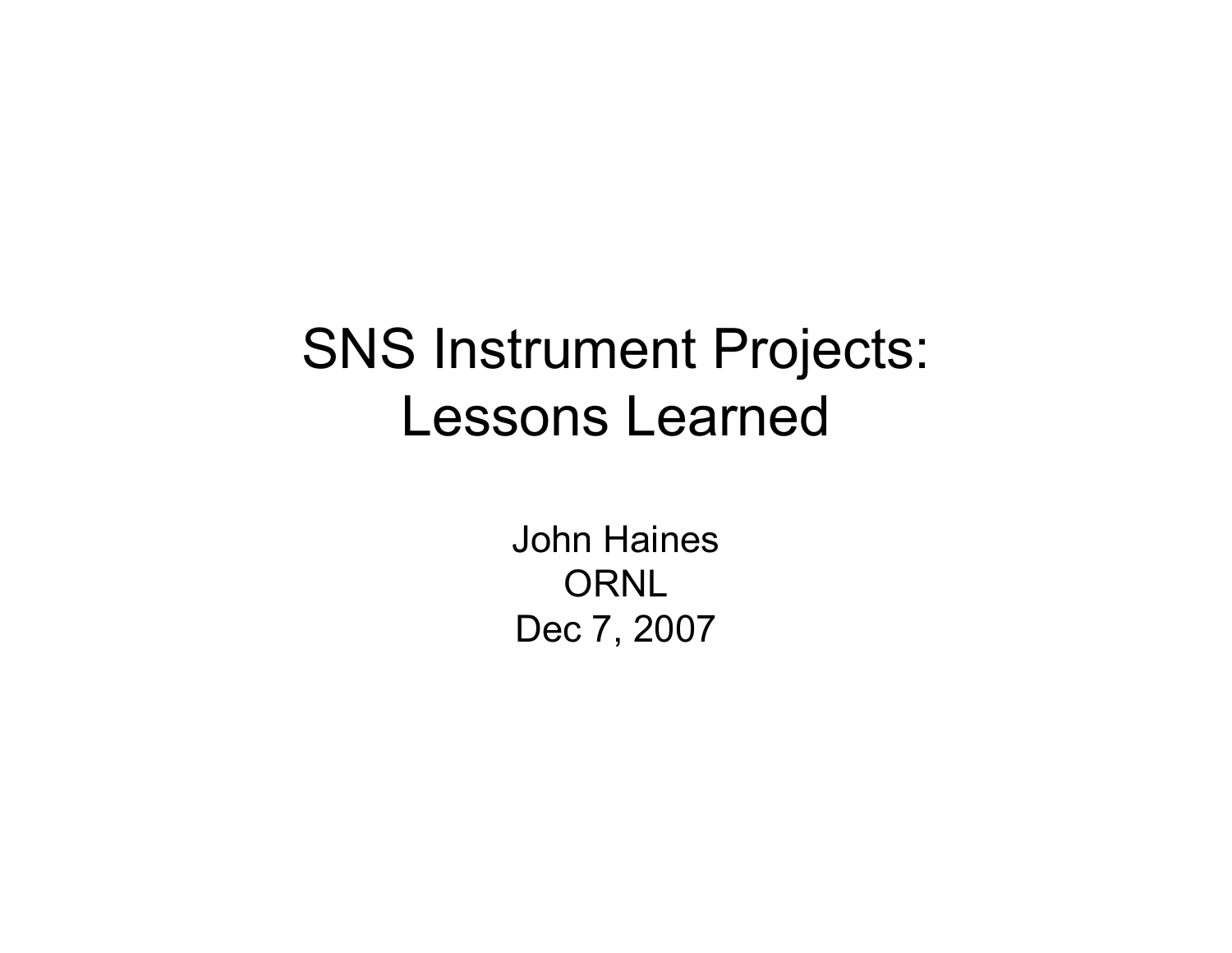## **Outline**

- Project approaches
- Level of Technical Risk
- Lessons learned
	- Project Management
	- Technical Requirements
	- Cost
	- Schedule
	- Risk Management
	- **Engineering**
	- Procurement
	- Installation
	- Project Completion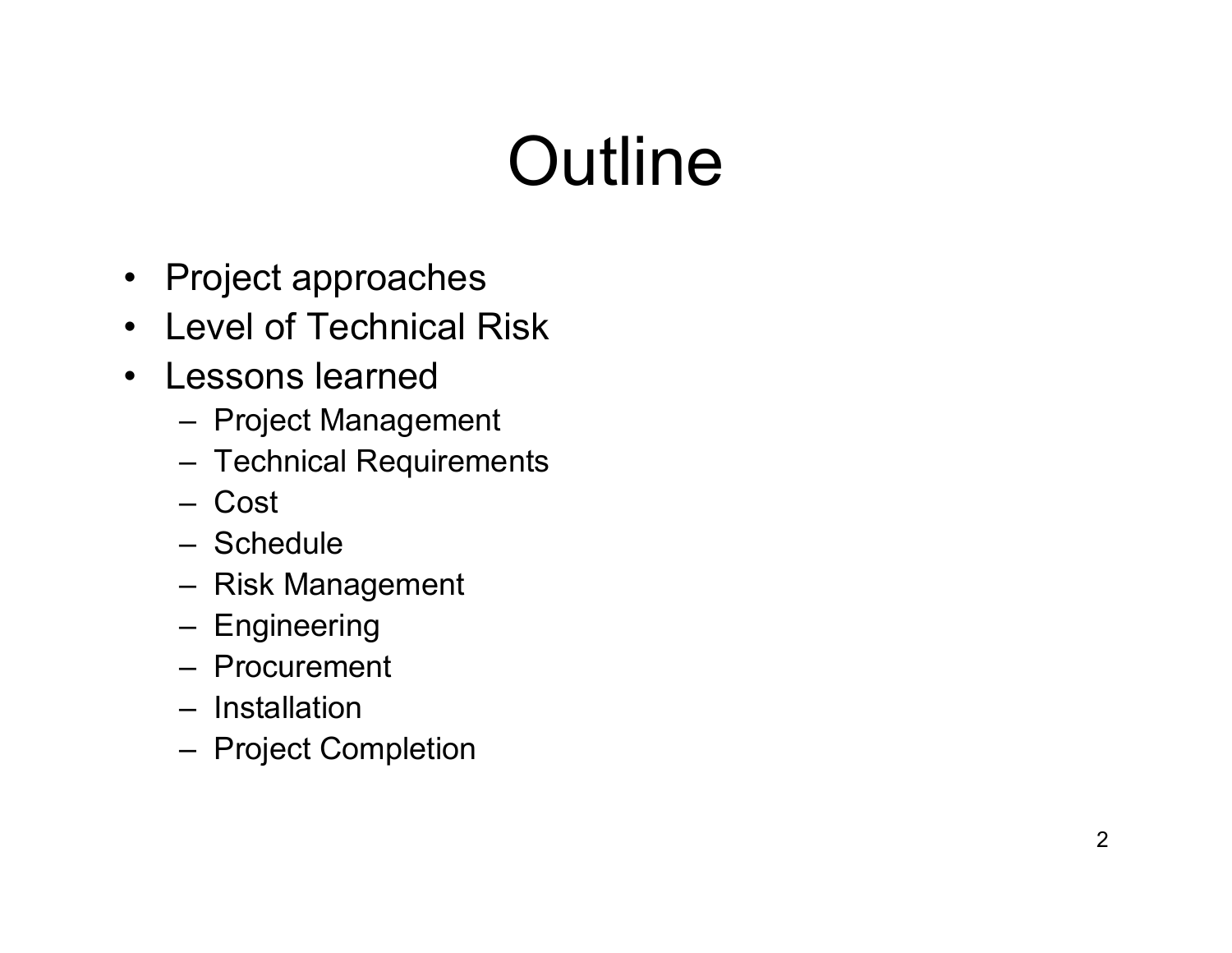## What models have we used?

- • Five SNS project instruments (BLs 2, 4A, 4B, 6, 11A)
- • DOE grant funded instruments (ARCS and CNCS)
- • DOE MIE funded instruments (SING, SING II, FNPB)
- • WFO funded instruments (VULCAN, part of NSE)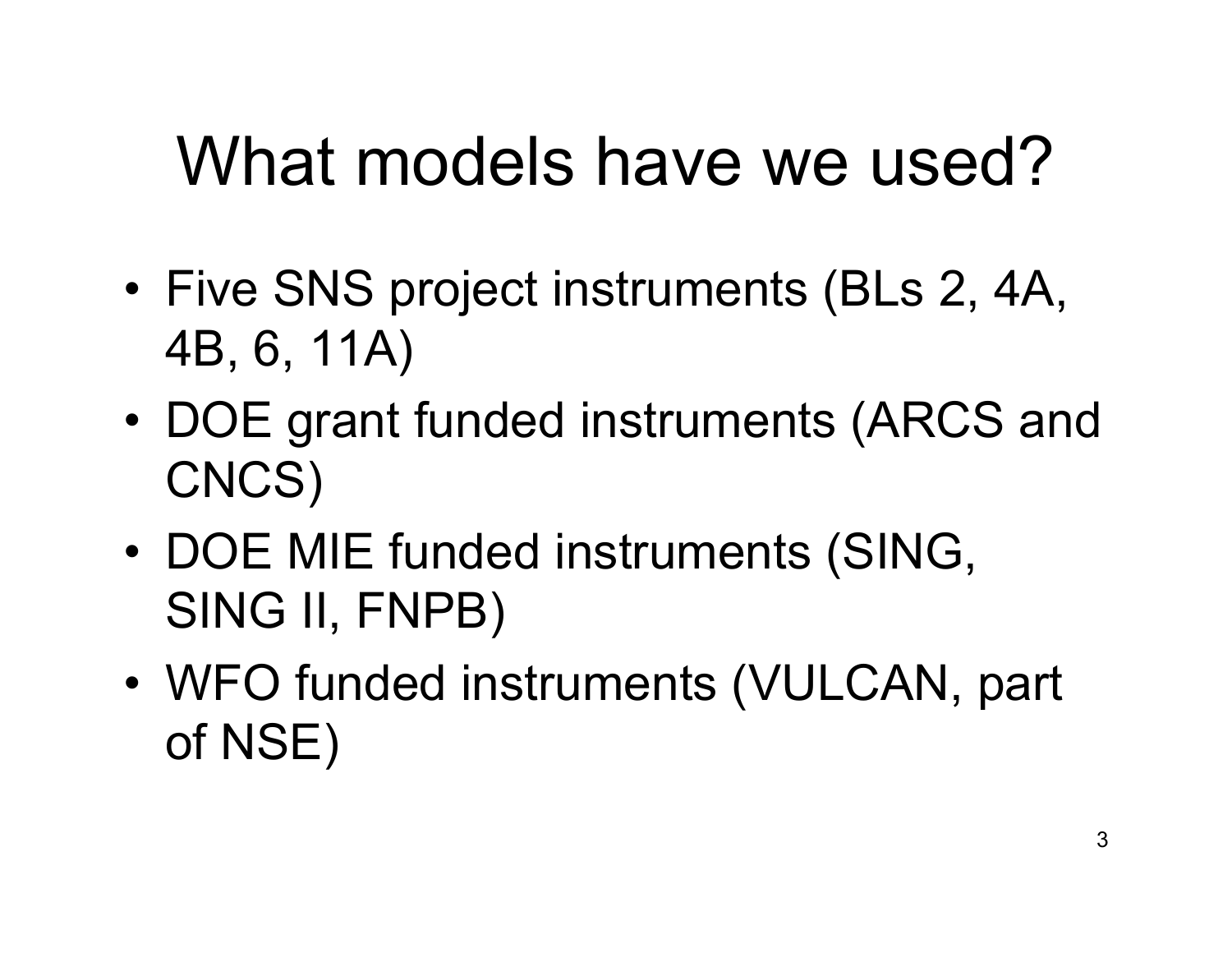## Project Approaches: MIE vs. Grant Funding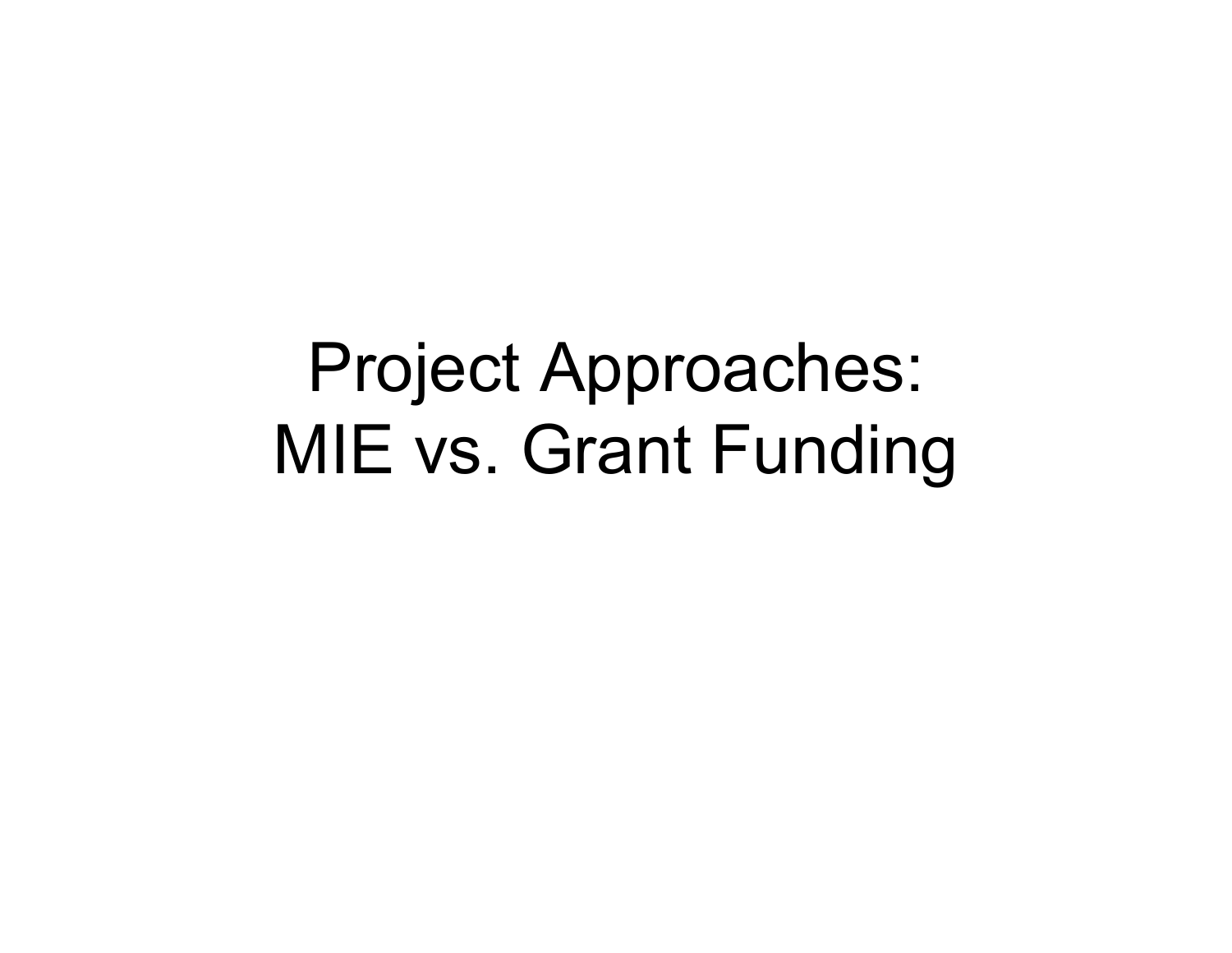#### Elements Needed to Conduct a Successful Science Project

Involved scientific community

**Experienced** technical team with full array of required expertise

**Excellent** management team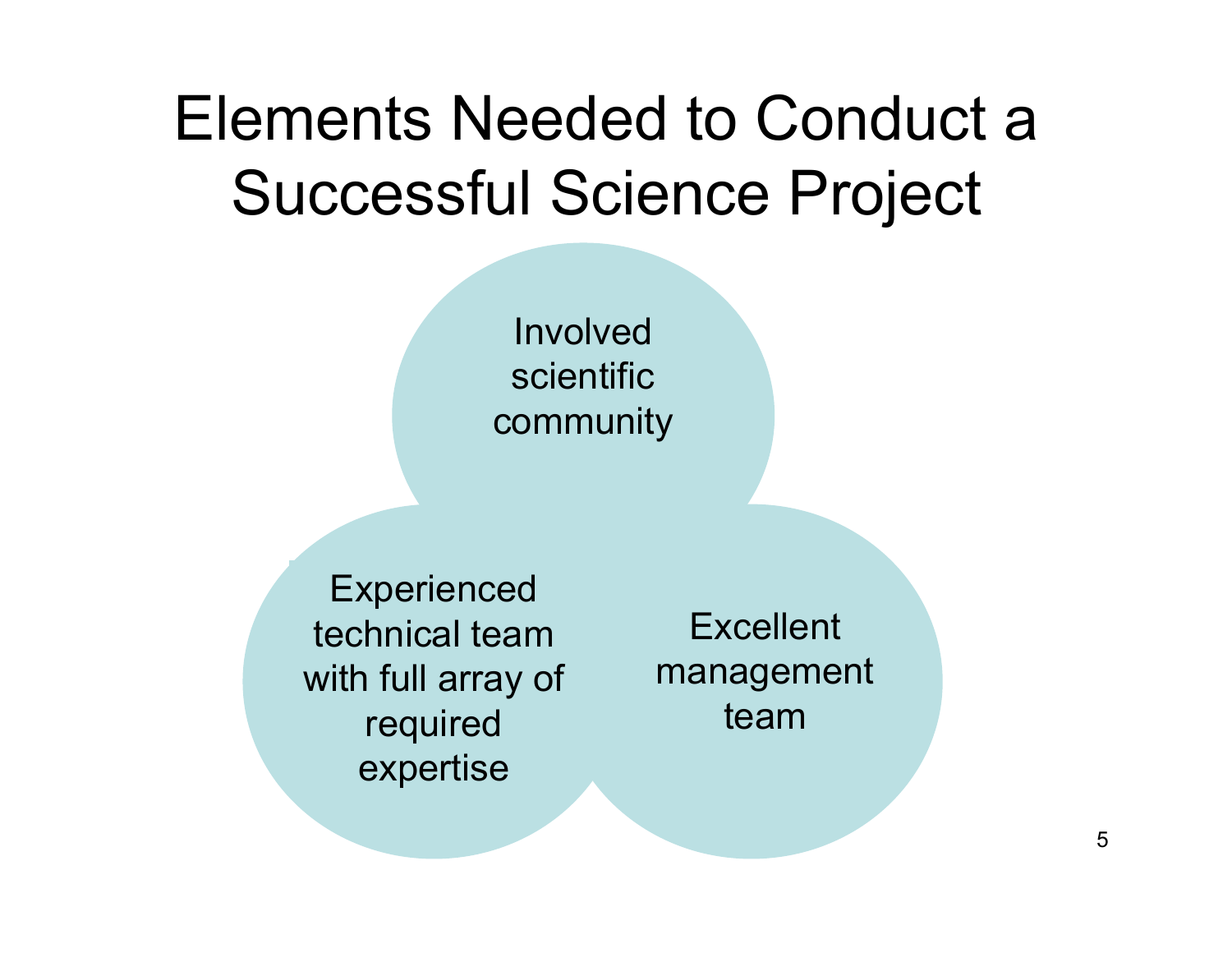#### What is the best way to conduct these types of projects?

- • A project can be successful (or a failure) within almost any framework
- Some environments are more conducive to success
- The key is getting the right people and expertise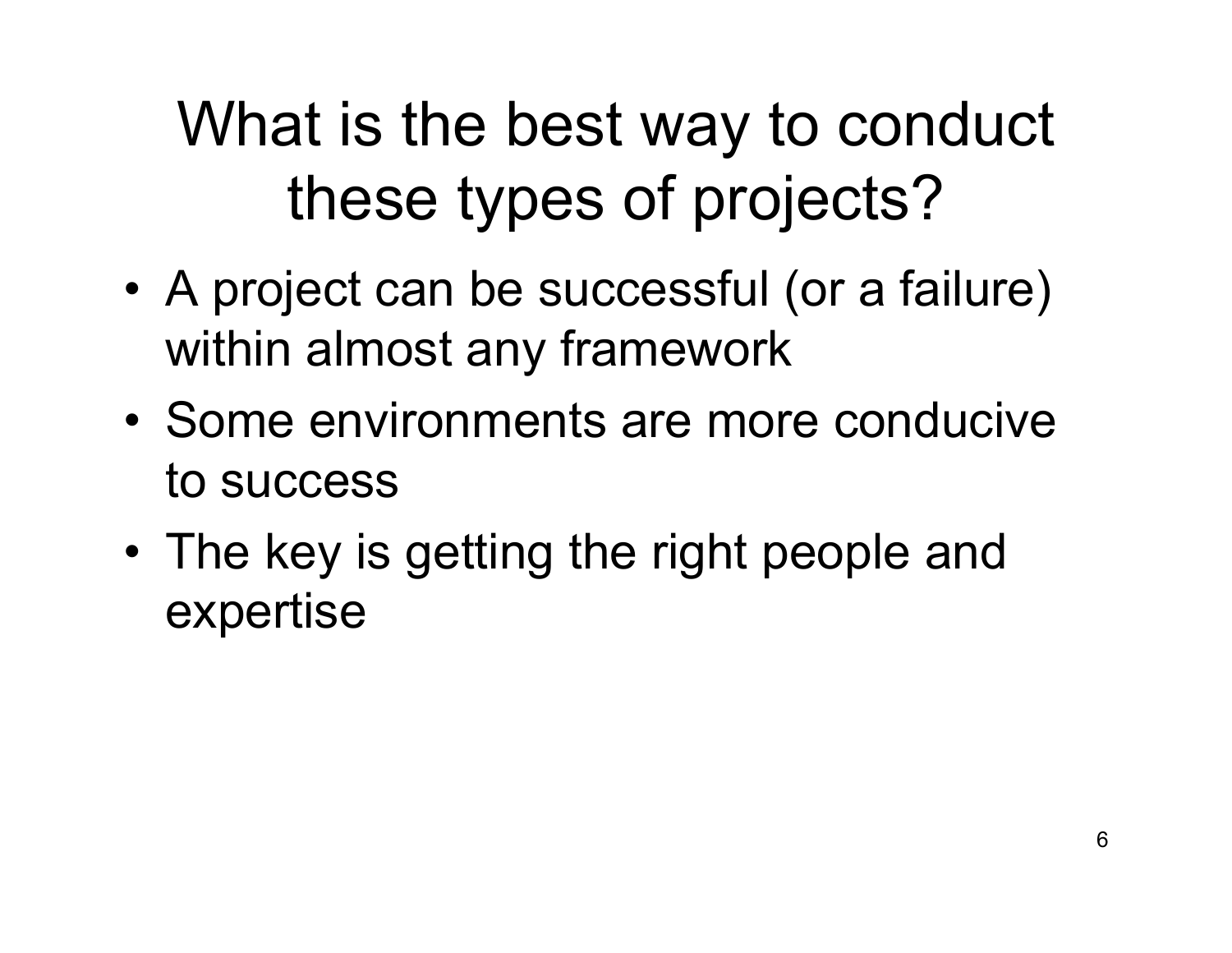Model 1: Conducting the Project through the Facility, e.g. SNS instruments being designed and built by the SNS team

- Large engineering team working on multiple instruments share lessons learned and common designs
- Expert groups on detectors, neutron optics, DAS, choppers, vacuum, and sample environment are part of the team
- Facilitates standardization of components
	- Installation benefits
	- Maintenance and spares inventory
- Professional and experienced management team available
- "Bundled" procurements economy of scale
- Integration with science community achieved through IDT leader as External PI and SNS Instrument Scientist as Sub-Project Leader
- National lab has higher cost structure compared to university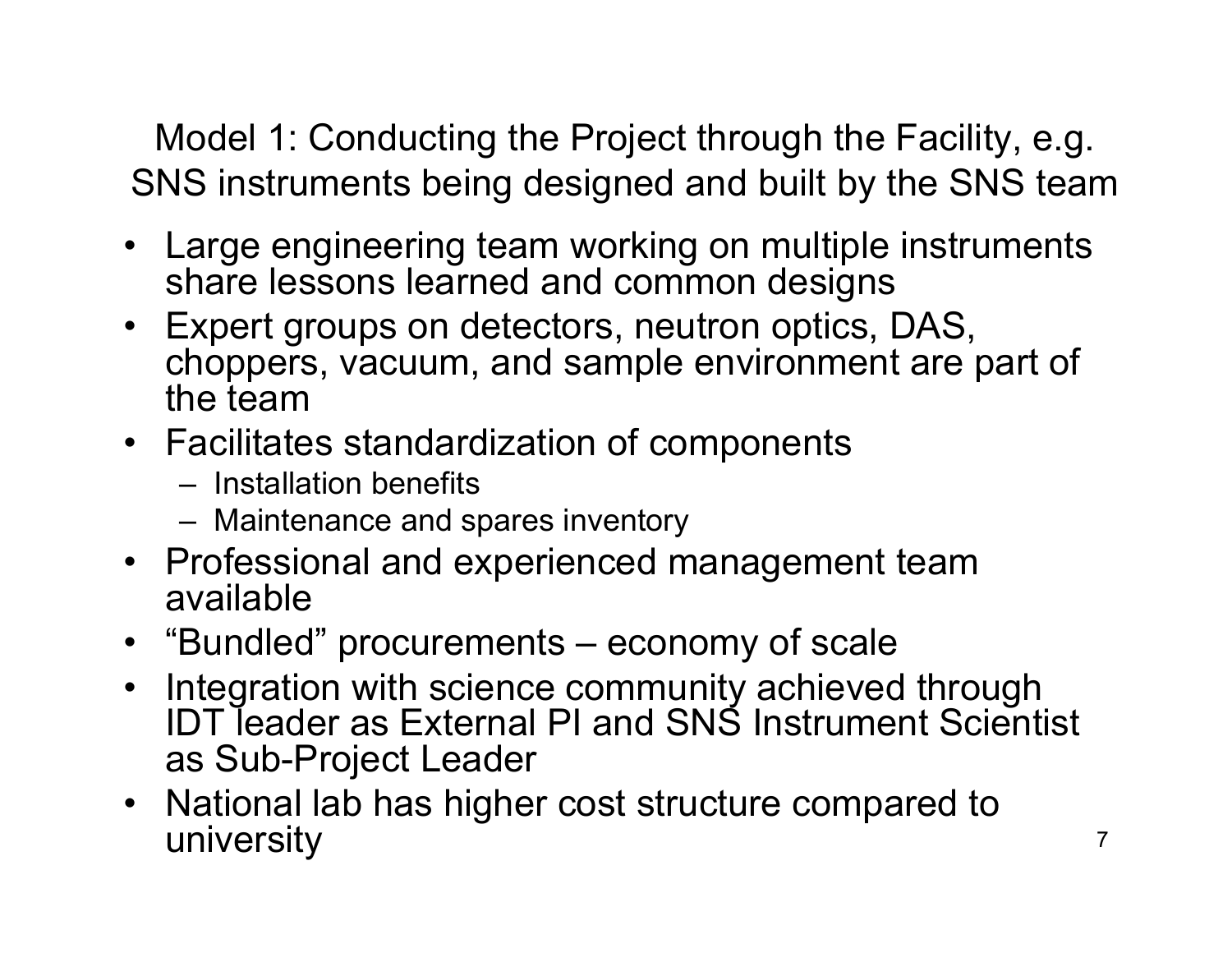Model 2: Conducting the project through an external science-based team, e.g. SNS instrument design and construction being managed by a university

- Potential for more direct integration with science community
- Usually a lower cost structure
- Scientists don't always make the best project managers
	- Requirements and timely decisions
	- Usually research focused as opposed to deliverable focused
	- May not rigorously use PM tools and processes
- More effort required to achieve integration with SNS facility
	- Physical interfaces
	- Compatibility with ORNL ES&H and labor standards **requirements**
	- Less opportunity for sharing ideas and designs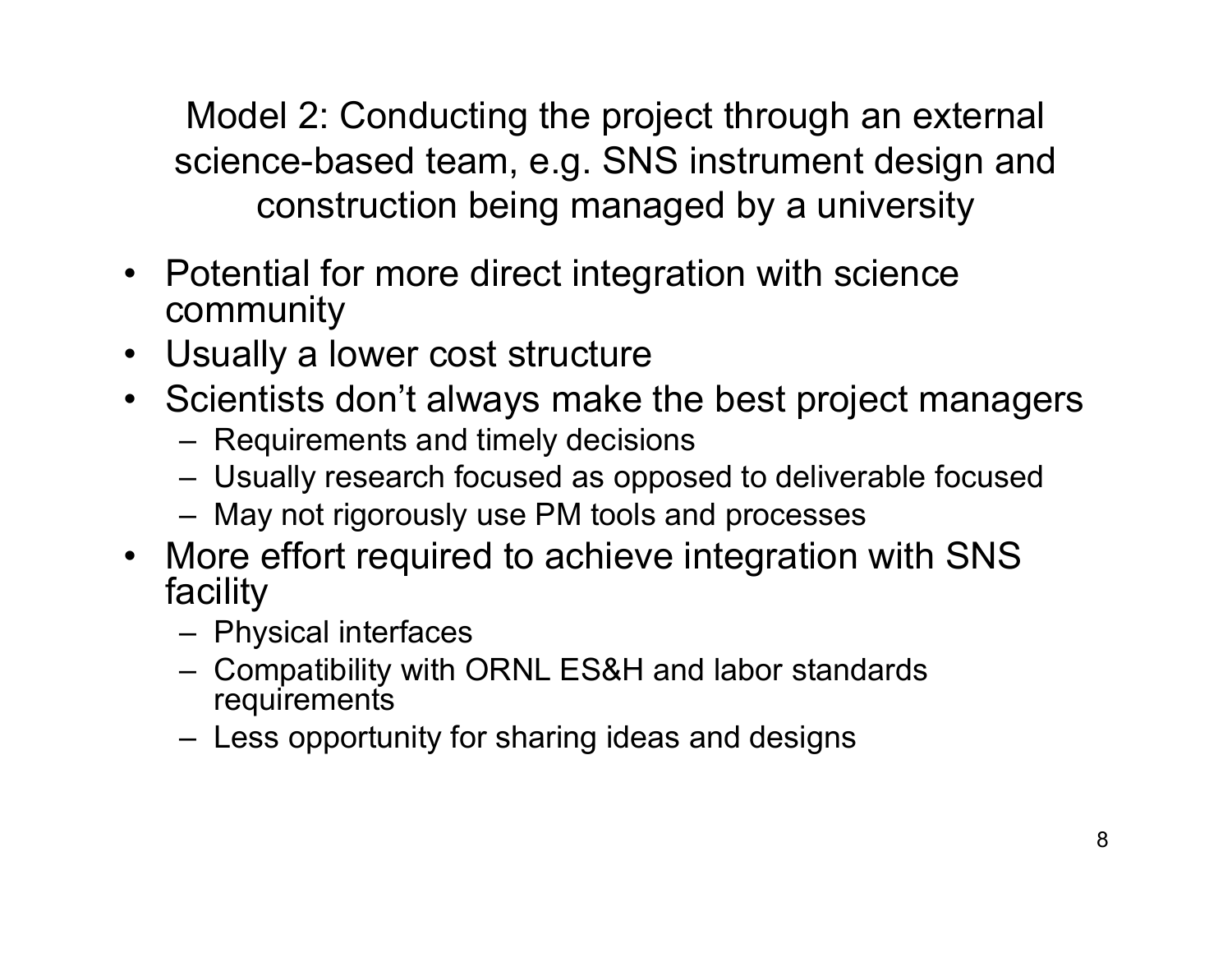Our Solution: MIE Structure with Multiple Instruments in a Single Project and Strong Involvement from IDT for Each Instrument

- Accountability inherent in MIE structure and process improves likelihood of successful project completion
	- Disciplined process for establishing baseline and controlling changes
	- Monthly EVMS reports are a useful management and communication tool
	- Regularly scheduled DOE-SC Reviews/IPRs add value
		- Helps incorporate lessons learned from other projects
		- Peer pressure is strong motivator
- Multiple instruments facilitates sharing of engineering designs and lessons learned
- Peer pressure from within the project can motivate individual instrument (subproject) teams
- Lowers overall management cost economy of scale
- $\bullet$ Pooling of contingency lowers overall risk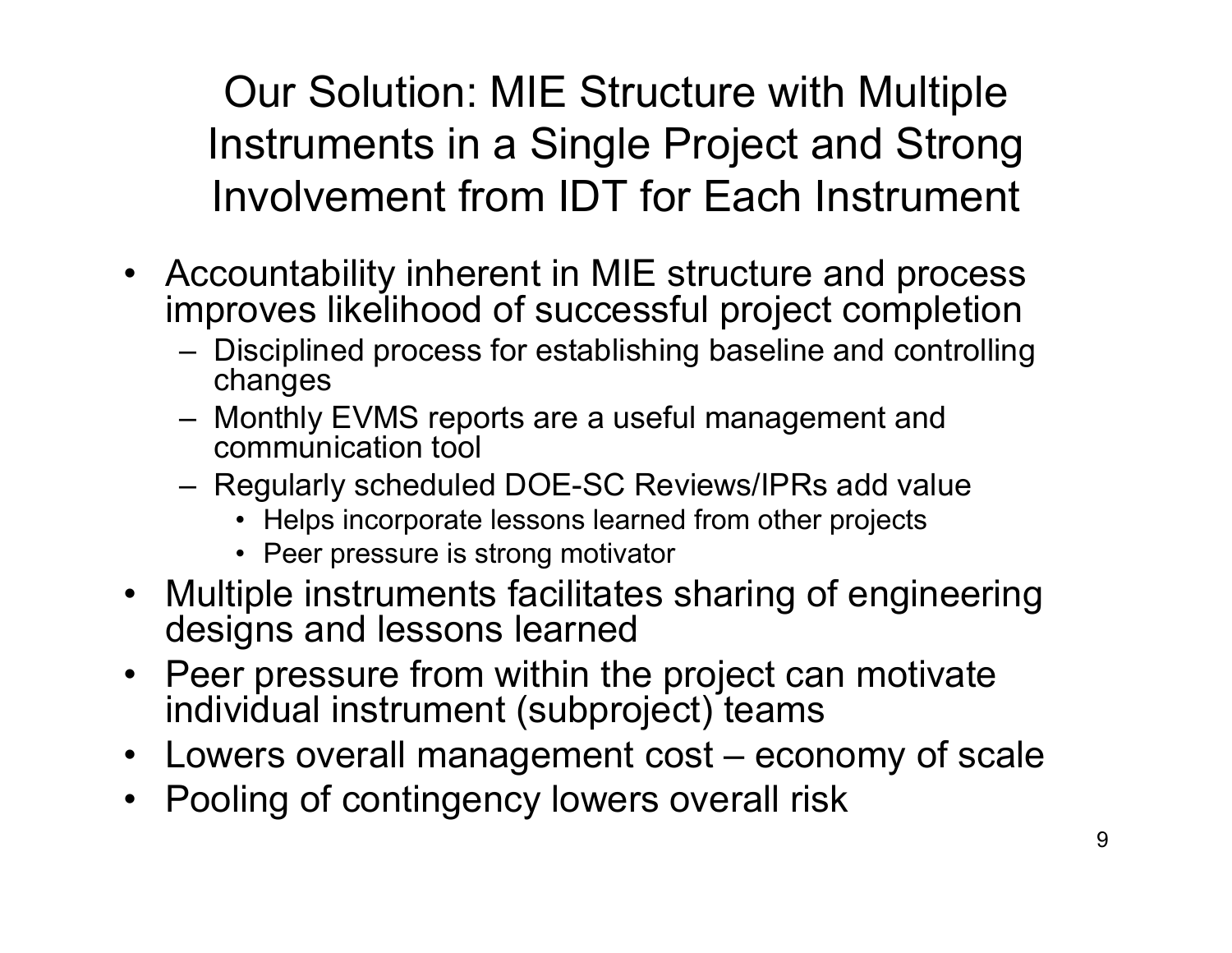#### Selecting the "Right" Level of Technical Risk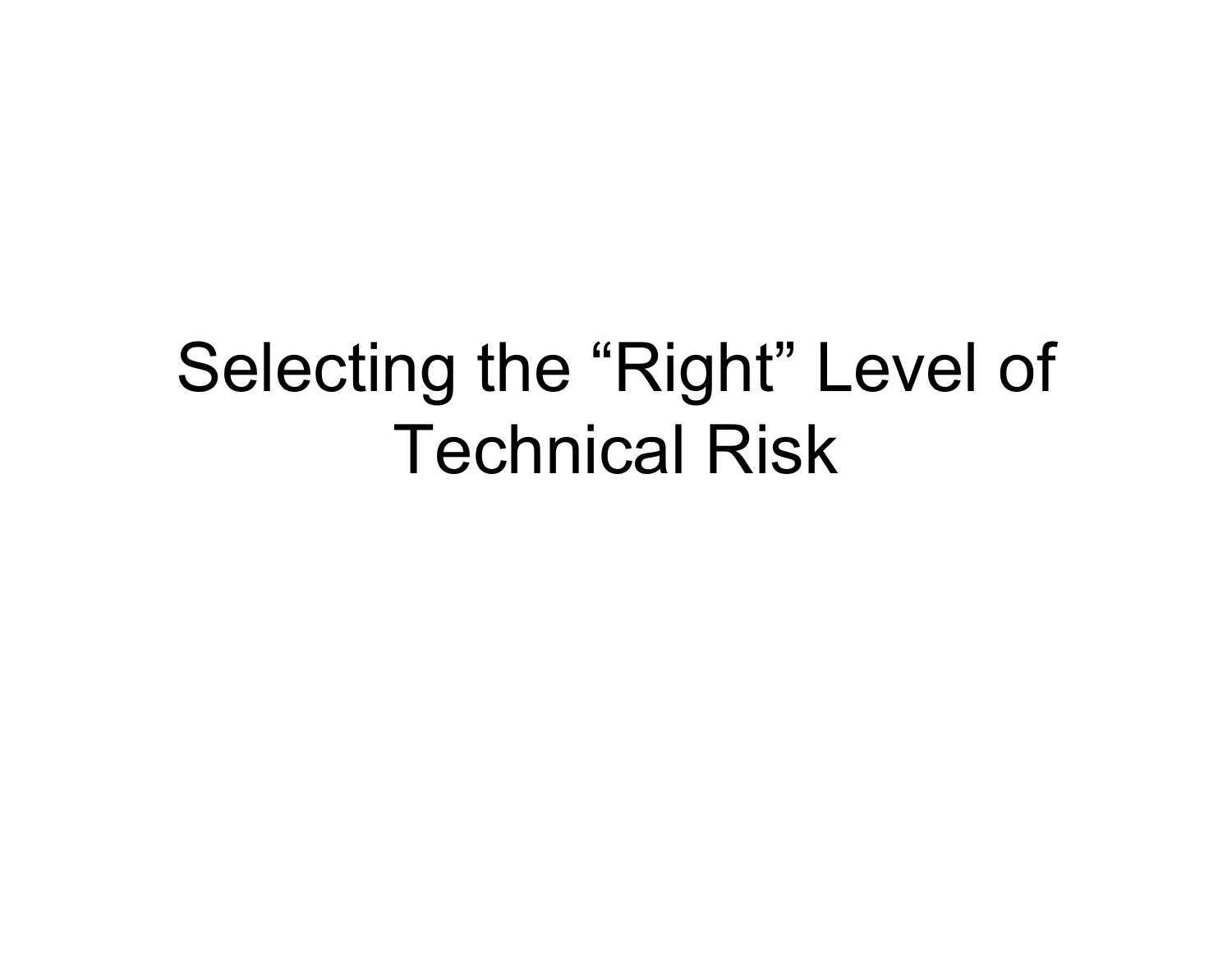## Technical Risk

- Setting the appropriate level of technical risk is difficult
- For an MIE, must aim for "world-class", but must have reasonable likelihood of success
- Our approach seems to be working:
	- Get approval/buy-in from IDTs in the form of external PIs to ensure that the instrument meets users needs/desires
		- And also makes appropriate compromises
	- Aim as high as possible
		- Set high goals in DCD, less aggressive goals in the PEP
		- Having IS lead subprojects (future owner and user) helps ensure that we aim as high as possible
- Using the MIE process (i.e. strict use of 413.3A) may not be wise for all instrument projects
	- High risk/high benefit ventures should have a place too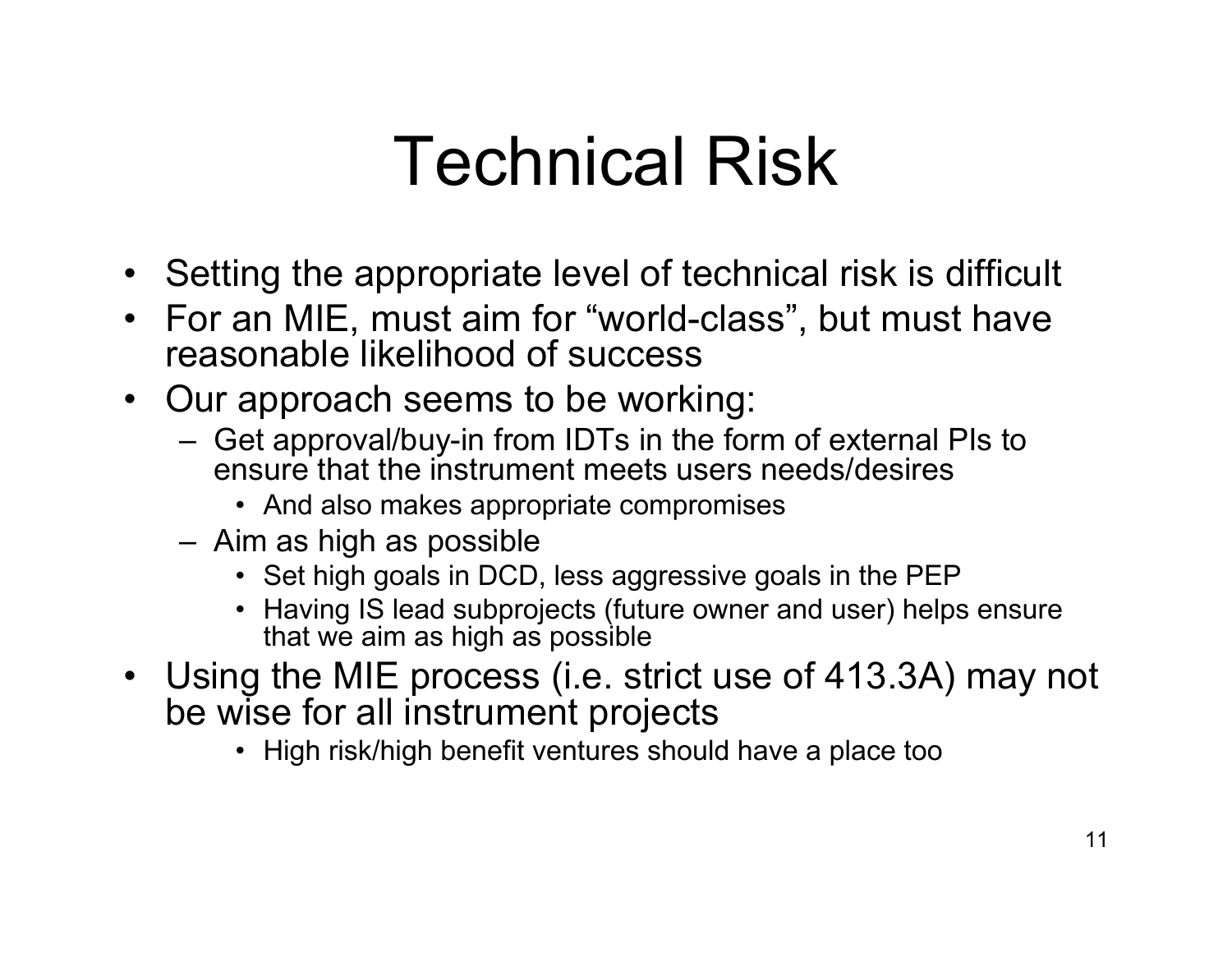#### Best Practices/Lessons Learned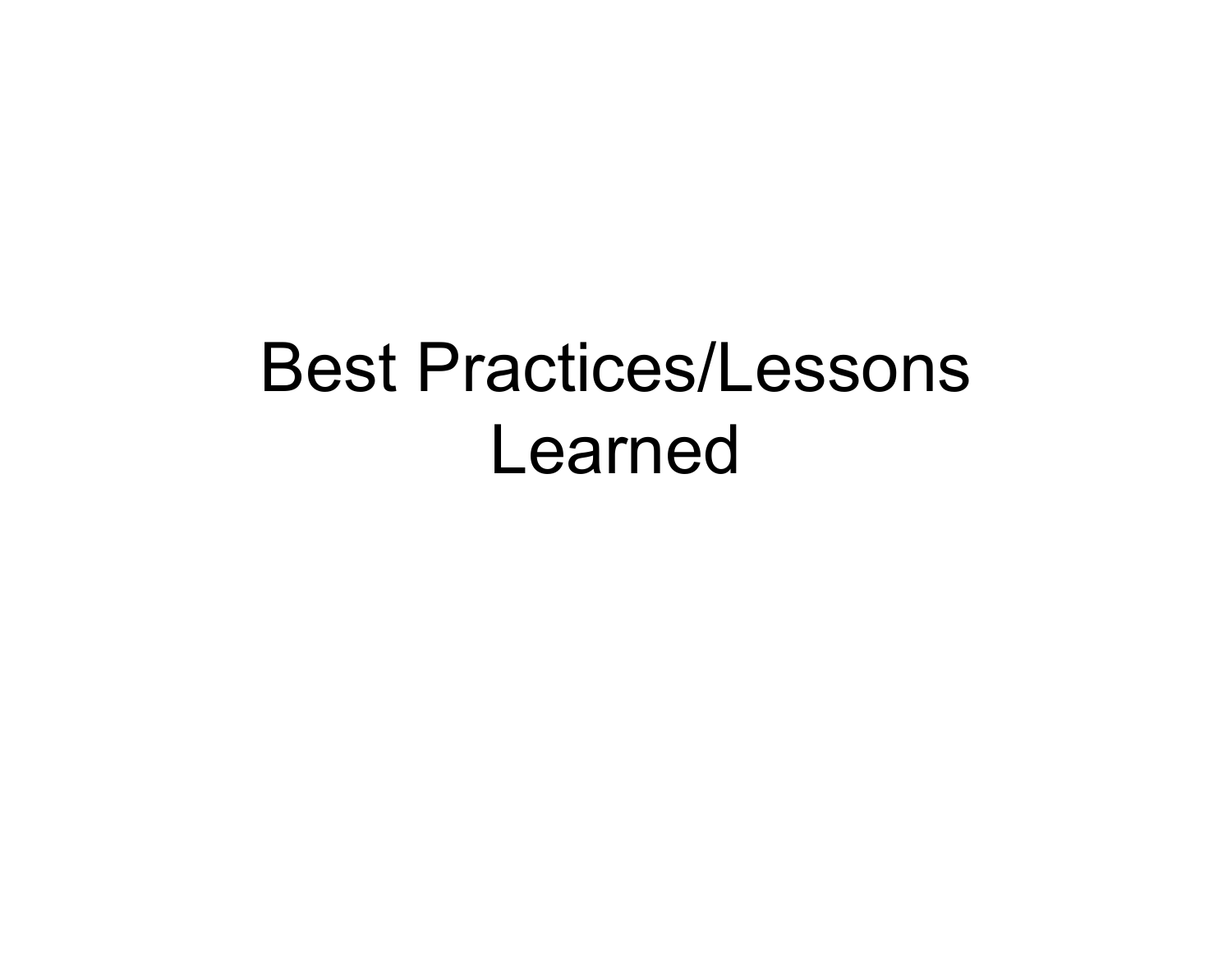#### Lessons Learned

- We have many detailed lessons we have learned in conducting instrument projects at SNS
	- Some are ORNL/SNS specific
	- Examples of more generic ones are provided in following slides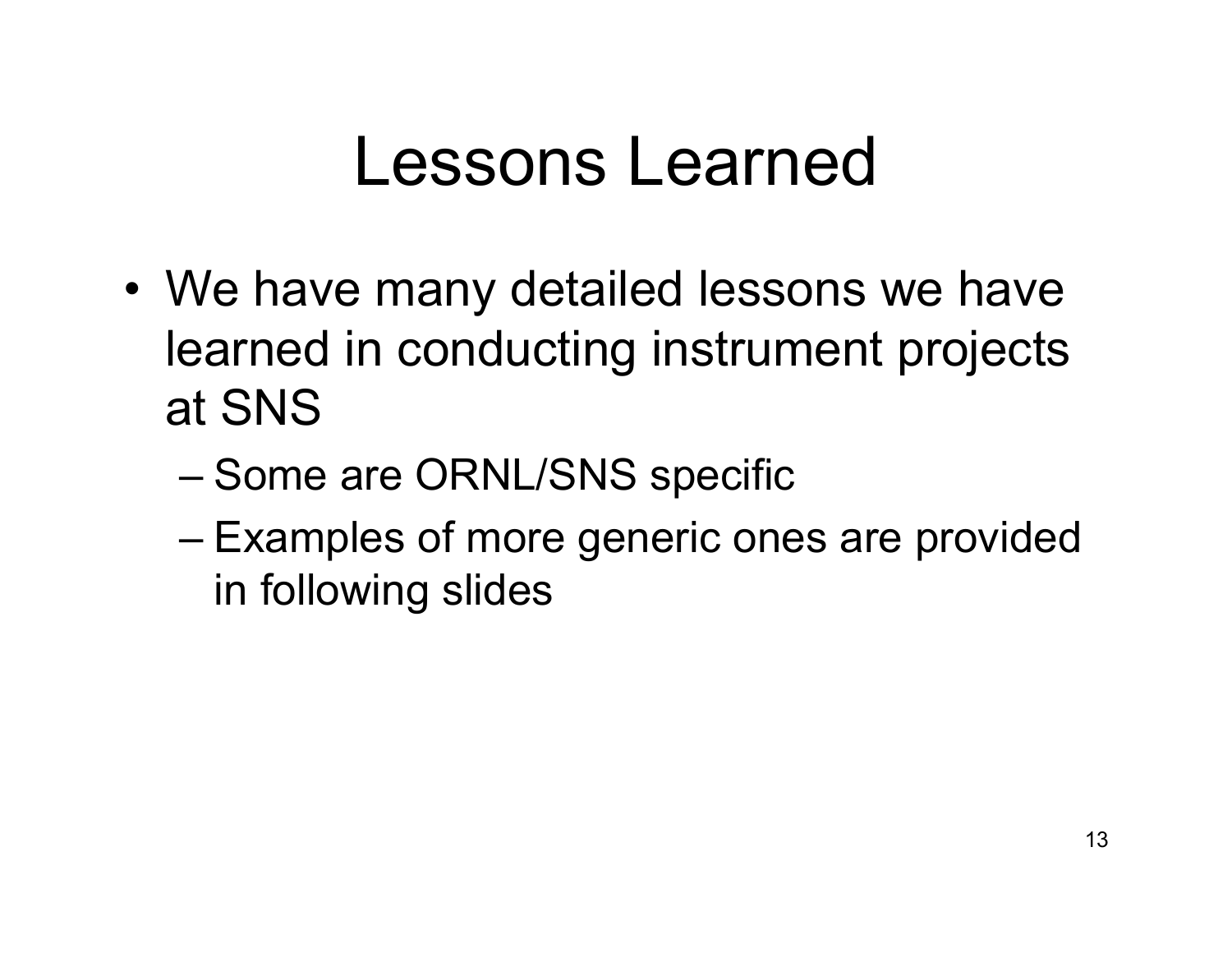#### Most of the Documents and Processes Required by DOE Order 413.3A and EIR Process Are Useful

√

- •Detailed Resource Loaded Schedule √
- •Detailed Cost Estimate
- •System Functions and Requirements Document, (also referred to as the "Design to" requirements or Design Criteria) √
- $\bullet$ Results of and Responses to Site Preliminary Design Review  $\sqrt{ }$
- $\bullet$ Preliminary Design Drawings  $|X|$
- $\bullet$ Project Execution Plan  $\sqrt$
- $\bullet$ Start-up Test Plan (as appropriate)  $\sqrt{}$ √
- $\bullet$ Hazards Analysis
- $\bullet$  Risk Management Plan/Assessment √ √
- $\bullet$ Acquisition Strategy
- •Value Management/Engineering Report  $~\rm\,X$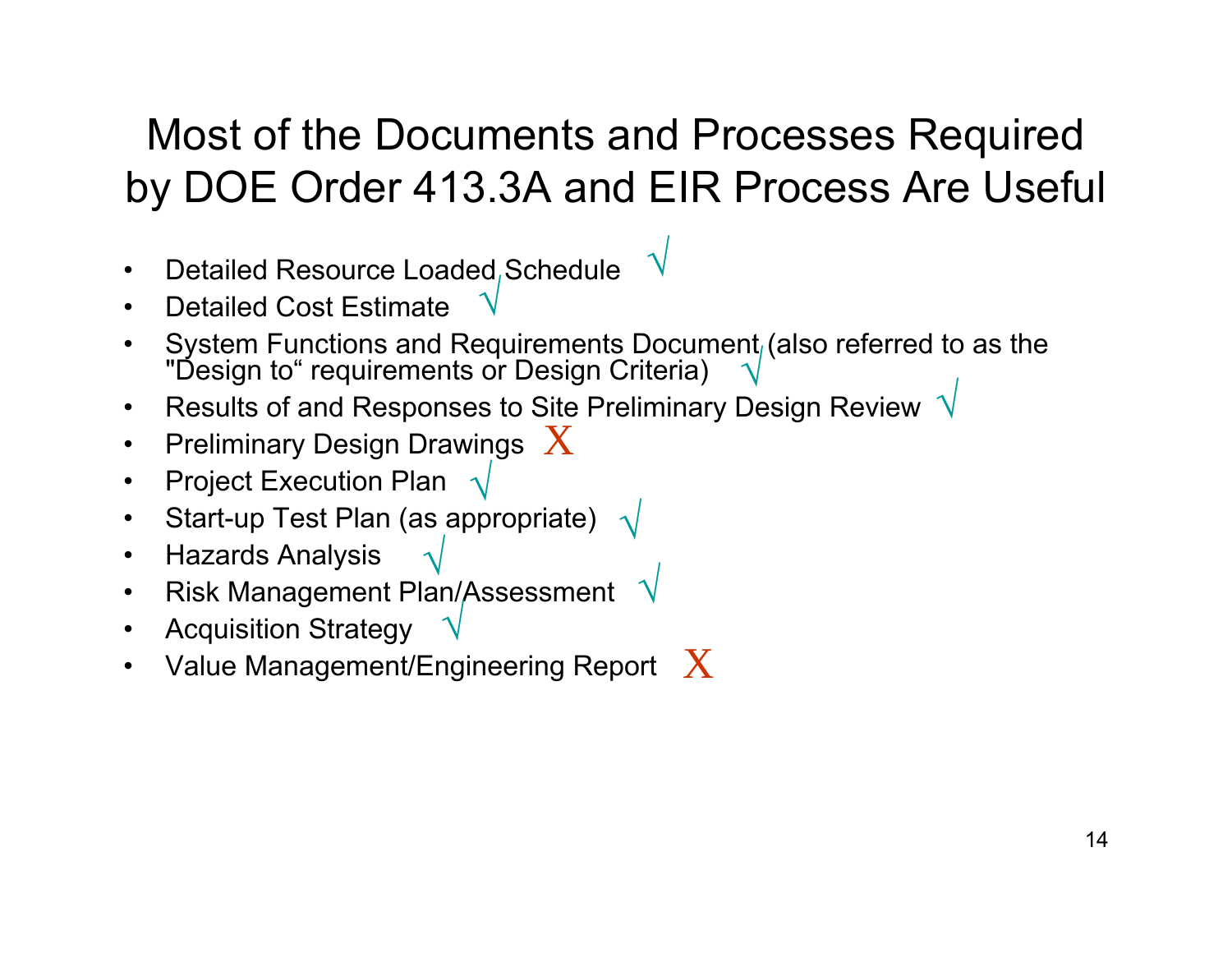## Value Management and Engineering Report

- Value Management and Engineering is an important process not a report
	- Requiring such a document adds little or no value, and conveys a lack of understanding or appreciation for the process
	- This document also leads to the perception that VE is something you think about one time during a project
	- – If a project team is actually using VE processes and principles, they will not have enough time/resources to document the items that have been considered
		- Requiring or even attempting to provide such documentation would be an impediment to the process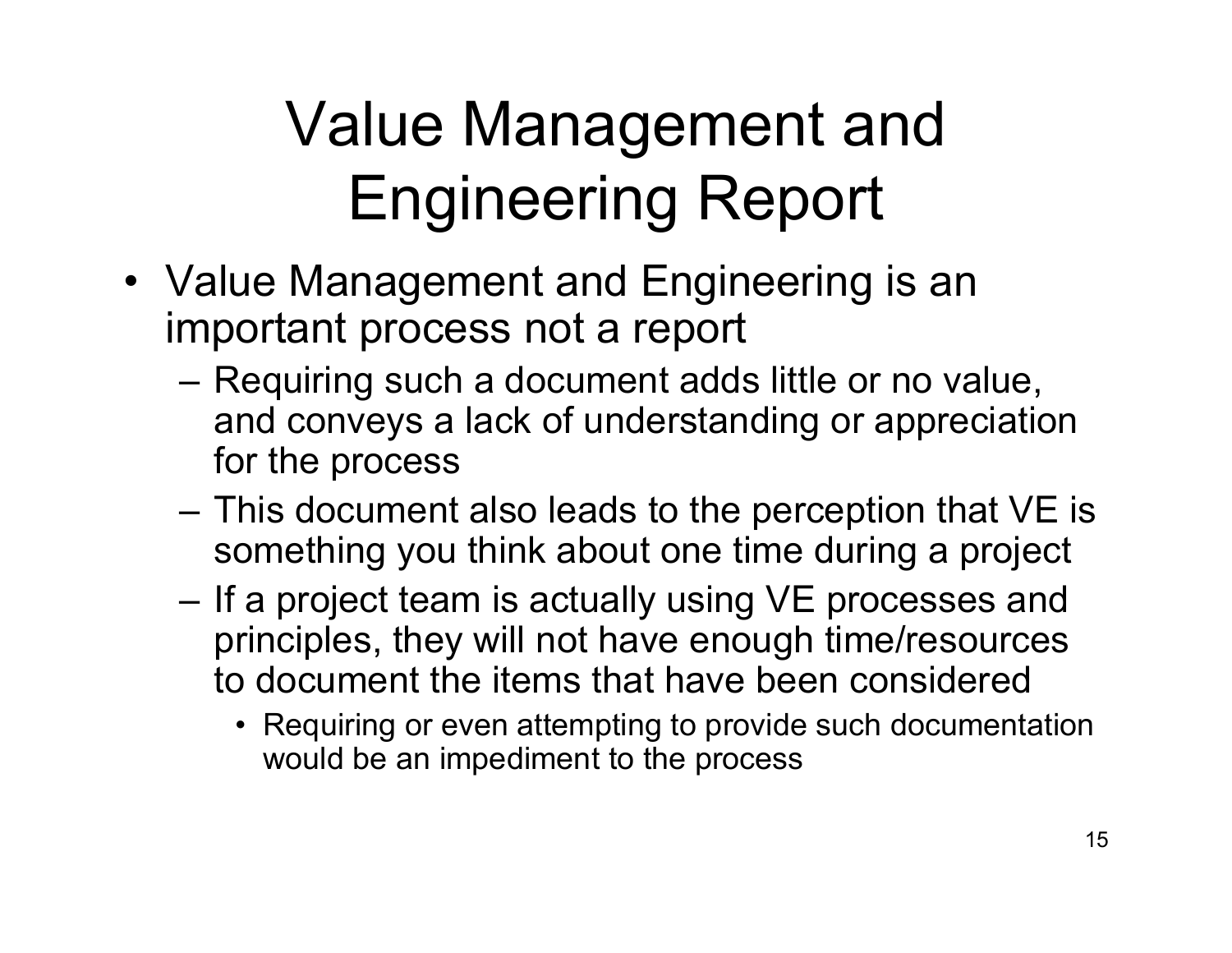## Preliminary Design Drawings

- Requiring Preliminary Design Drawings for a project is an antiquated idea
- Since the mid-1980's high tech organizations have designed, and in some cases, built hardware without producing any detailed drawings
	- Use 3-D CAD models to define parts
	- In modern, high tech organizations drawings are only required for fabrication shops, i.e. a complete set of detailed drawings are only made at the very end, and never in some cases
- If an EIR team requires this item, it wastes time and resources and leaves the project team with the impression that the review team is not qualified, i.e. not in touch with modern practices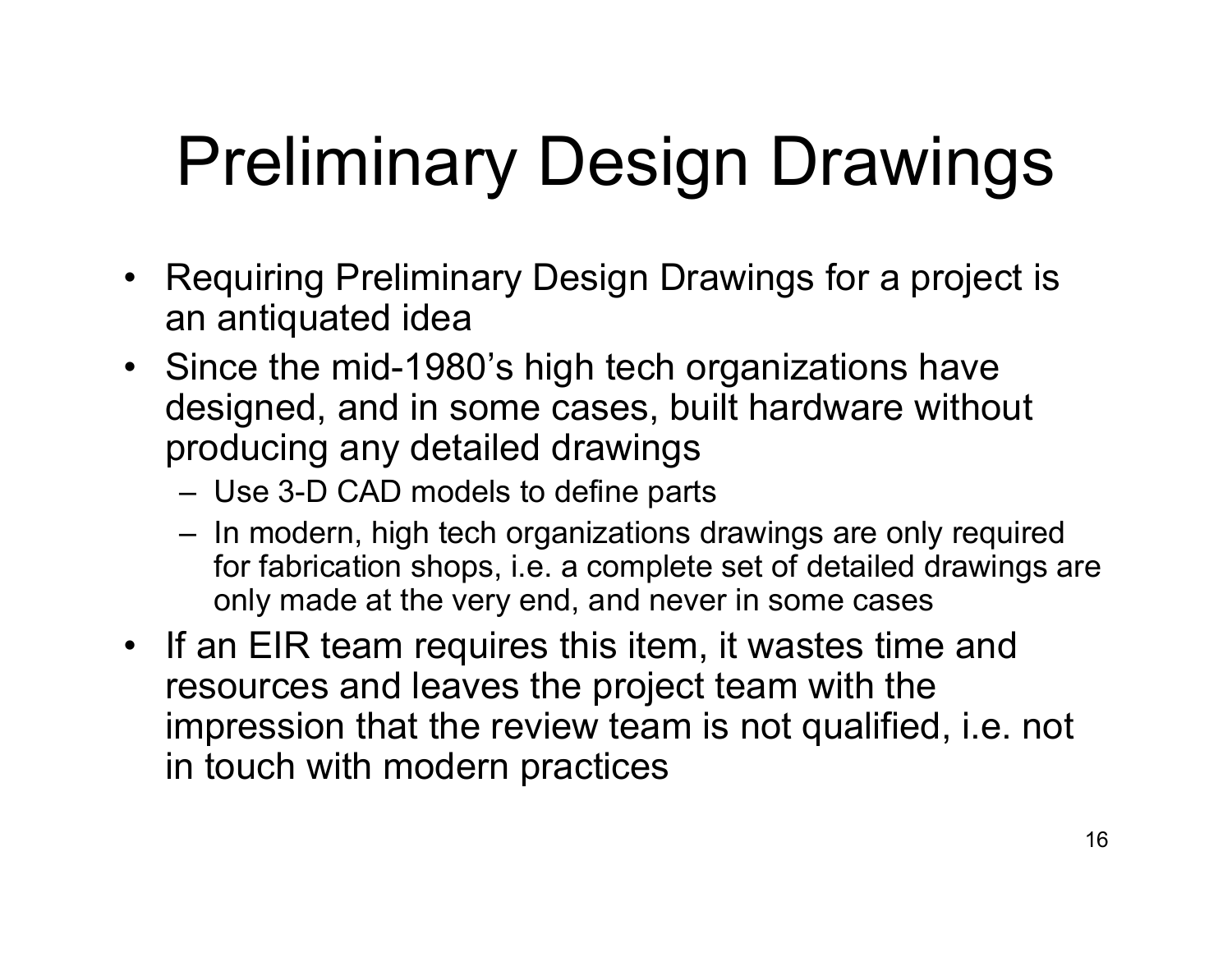## Design Criteria Document

- Fundamental building block in NScD project management
- Defines technical scope, interface requirements, codes and standards, … for a particular instrument
- Used to satisfy EIR/CD-2 requirement "EIR Item 6. System Functions and Requirements document"
- Essential for cost and schedule management/control
- This is a living document that is updated as needed by the subproject team – it provides a way of documenting the initial baseline and subsequent changes and evolutions during project execution
	- Change control is defined in the PEP
	- Used to define/confirm project completion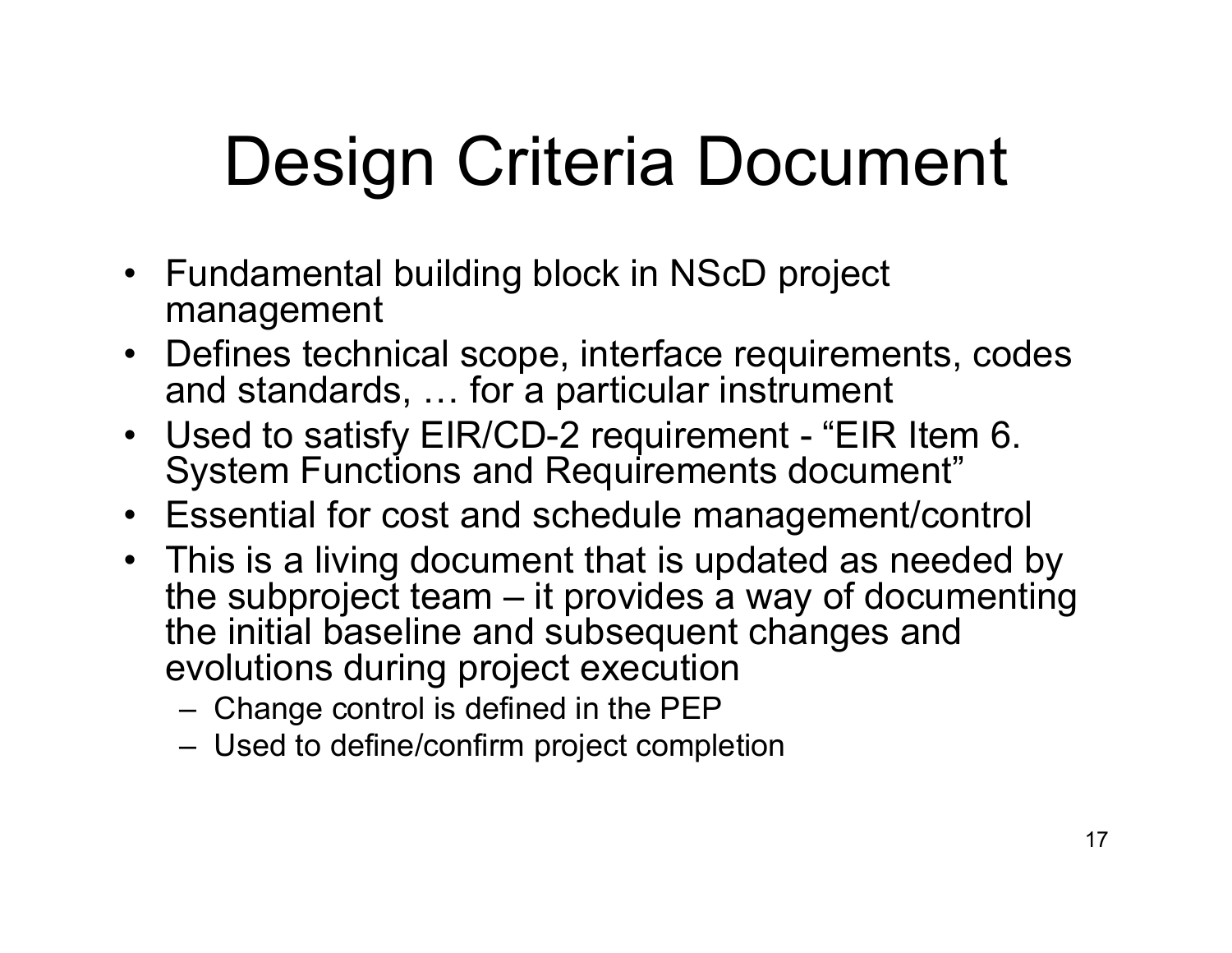## Management Principles

- Strong project management team
	- Technically qualified for the project
	- Highly motivated since they belong to the same organization as the future users
	- Strong institutional support
	- Partnership with DOE
- Shared vision between DOE and ORNL
	- What is to be built and why
	- Realistic cost and schedule baselines
- Trust at all levels, open communications, and constructive criticism
- Emphasis on a rigorous safety culture
- Active identification and resolution of issues before they become significant; without waiting for reviews and written reports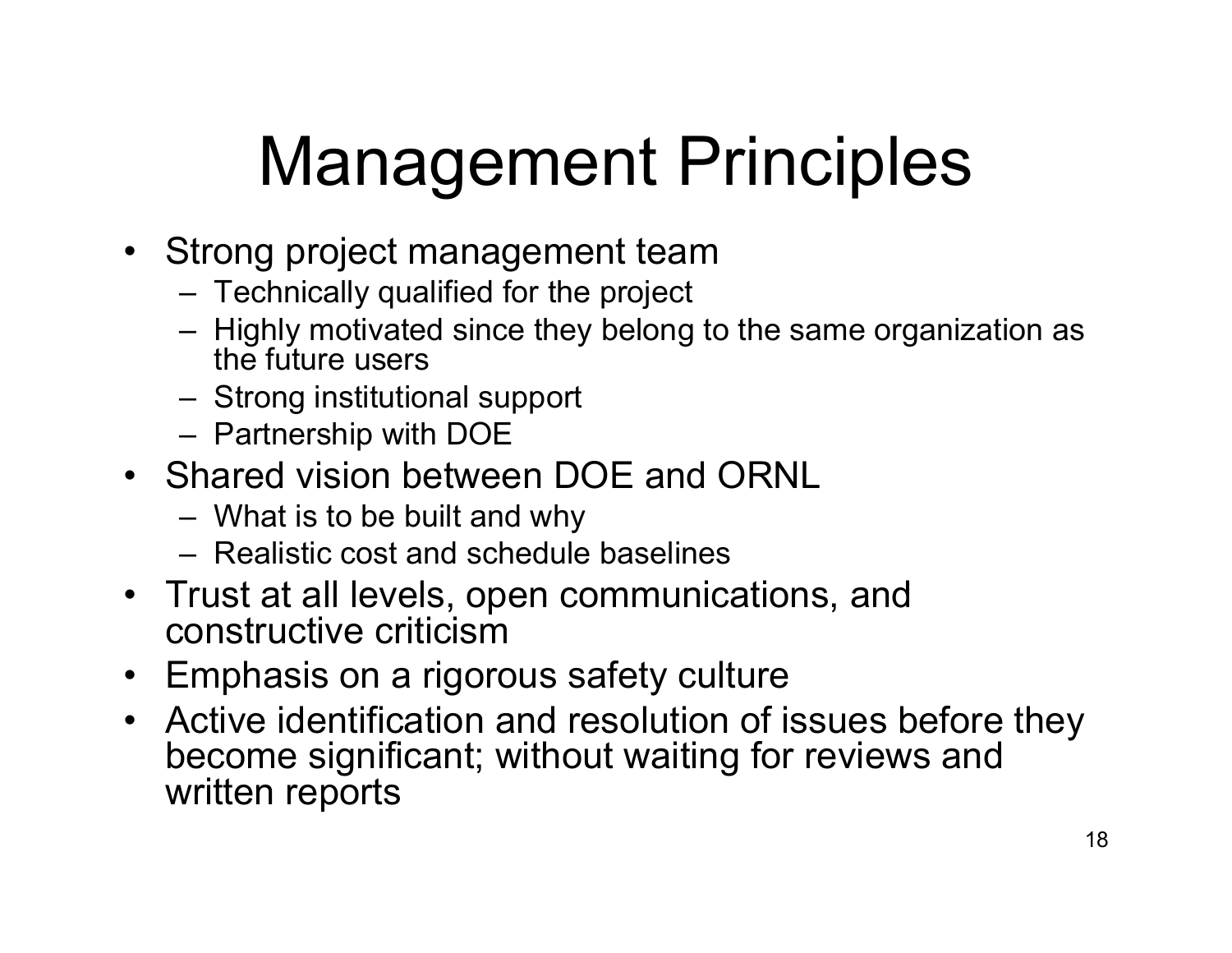# Management Principles (cont'd)

- Regular, disciplined peer review process on all aspects of project, i.e. SC (Lehman) reviews and Advisory Committees
- Other reviews as needed (project management systems, design reviews, etc.)
- Constant, unrelenting control of cost / schedule using disciplined management systems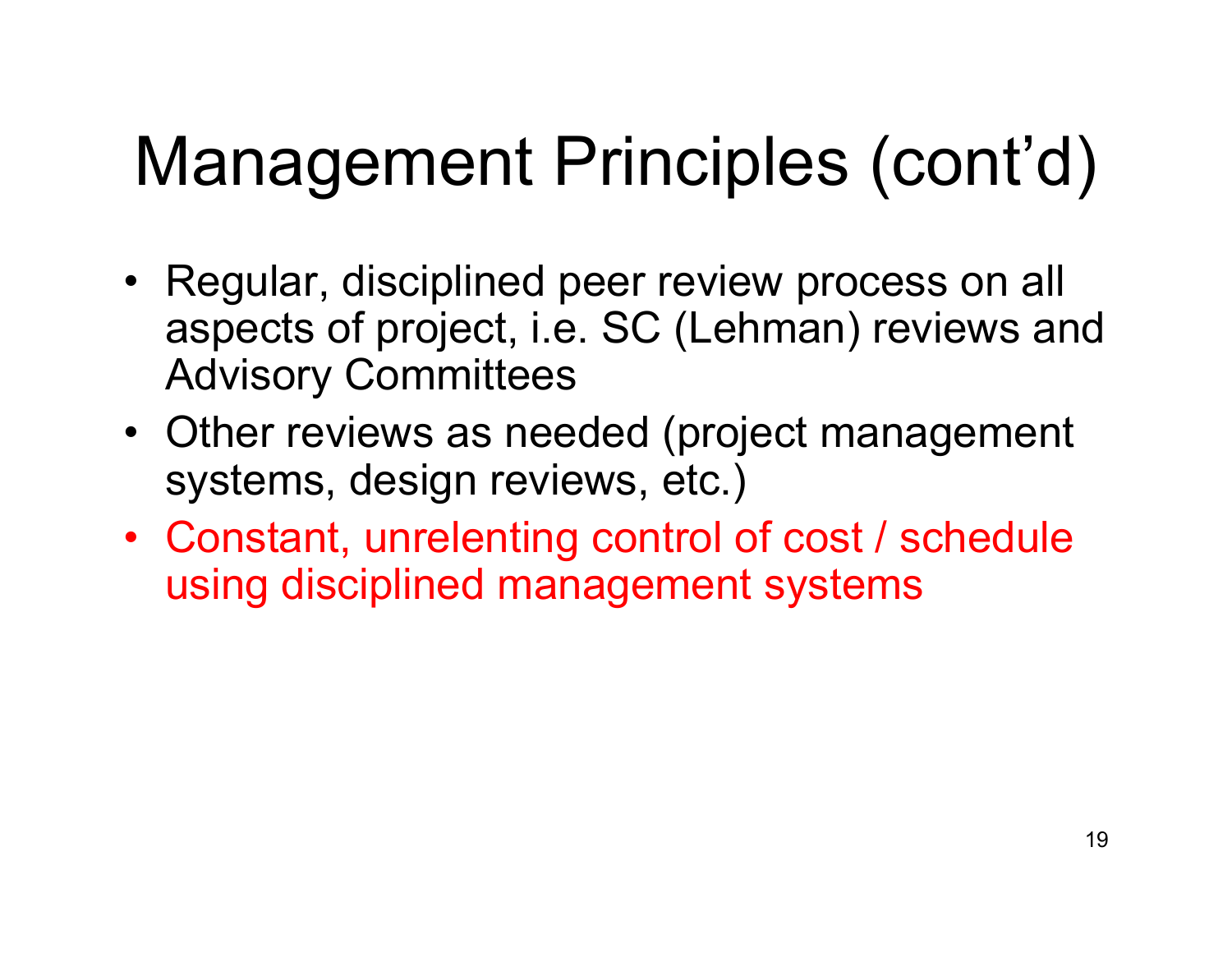The need for highly trained and experienced personnel was recognized early as a key to project success

 SNS successfully recruited and retained key staff by implementing the Office of Science-approved compensation and benefit tools – SNS HR Toolkit

- SNS identified as DOE pilot program to promote recruiting and the assignment of staff from other DOE national laboratories
- Provided project-level authority to act
- Introduced or enhanced variable pay options for key personnel at ORNL or partner laboratories
- Included service recognition applied to specified benefits for inter-laboratory transfers
- Attracted key personnel quickly
- Retained key personnel
- Now approved by DOE for other projects, including US ITER
- • Partner Labs were integrated into the Project
	- Project was managed as though it were contained within a single institution
- $\bullet$  SNS staff were encouraged to obtain certification as Project Management Professionals (PMP)
	- $\,$  TWELVE key federal and contractor staff achieved PMP certification during the $_{20}$ project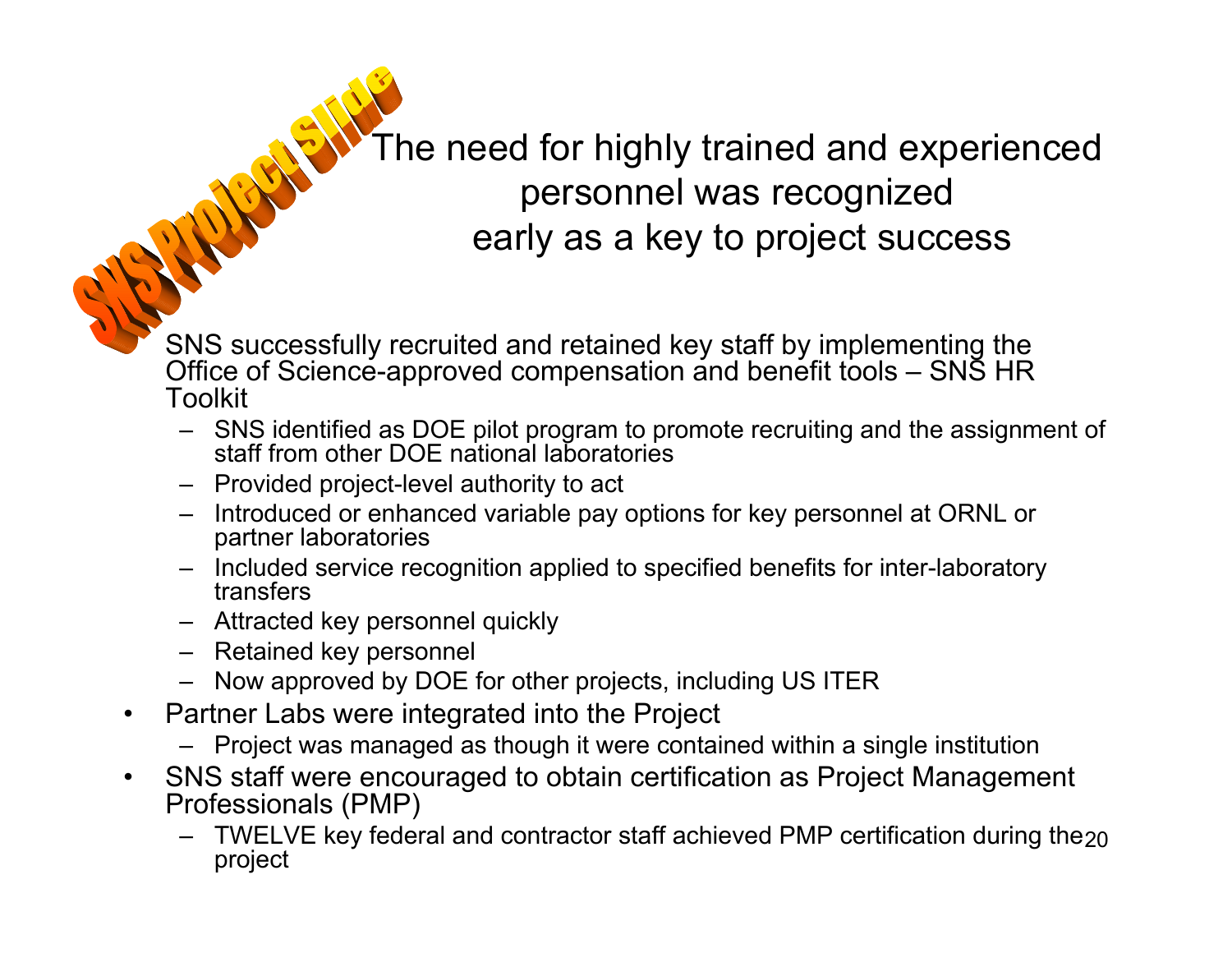## PM Tools Can Help

- PM tools, e.g. EVMS, Risk Assessment, …, have proven to be useful, so they should be judiciously used to maximize the probability of having a successful project
- On the other hand, formal PM systems are just tools
	- Administering the tools should not drive the project
	- These tools can be misused or overrated
		- For example, existence of a formal risk assessment process does not prove that risks are being well managed, and conversely, lack of a formal risk assessment process does not mean that risks are not being well managed
		- Using EVMS data to determine whether a project is "green, yellow, or red" is overly simplistic, a misuse of an otherwise excellent PM tool, and leads people to waste effort making useless adjustments to the project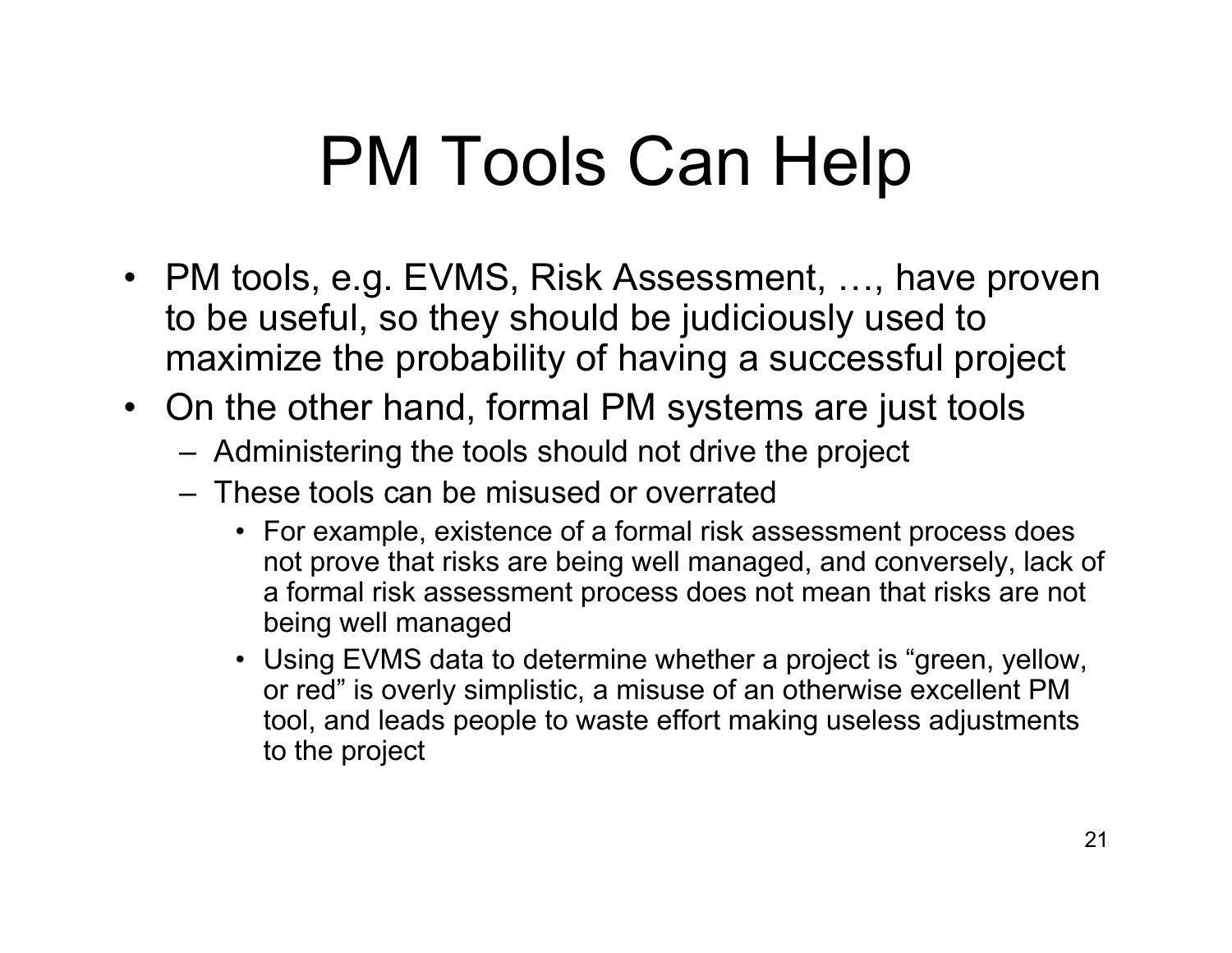## Technical Requirements

- • Document all significant technical requirements with the baseline
	- DCD serves this purpose
	- Use disciplined change control process to make changes
- • Editorial comment: Use of this process is probably the biggest factor in whether an instrument will meet its cost and schedule goals or not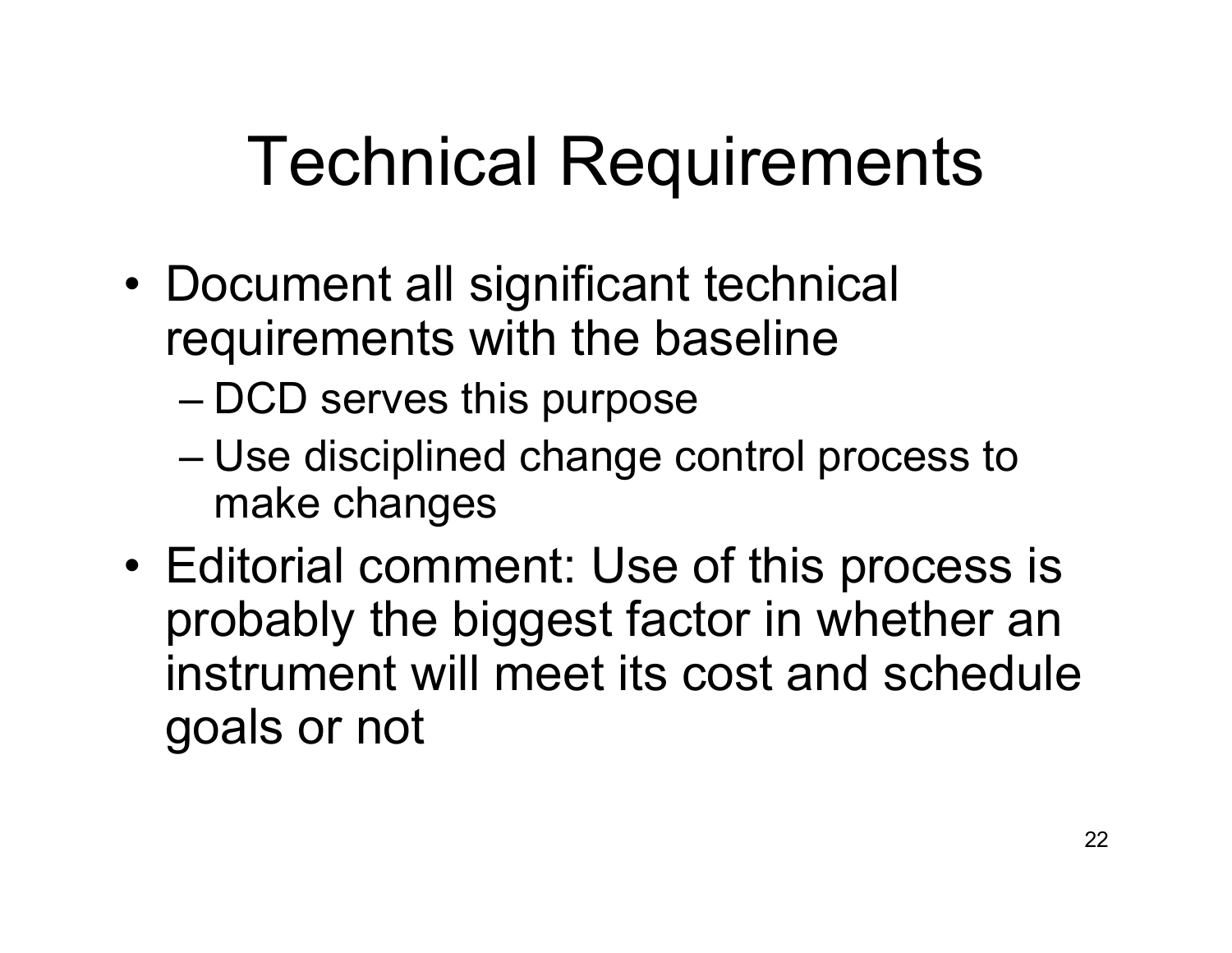## Schedule

- Sub-project leaders (Instrument Scientist and Lead Engineer) must own the schedule
	- Define logic and durations and assess monthly status
	- Project Controls Staff advise and implement
	- –Drives team to make timely decisions
- Purchase high risk items earlier than needed
	- – This will obviously give more time for items with schedule uncertainty
	- – For cost risk items, it gives the project more time to deal with the problem if an item comes in with a significantly higher cost
		- Negotiate with bidders cost drivers, reduced performance
		- Reduce non-essential scope elsewhere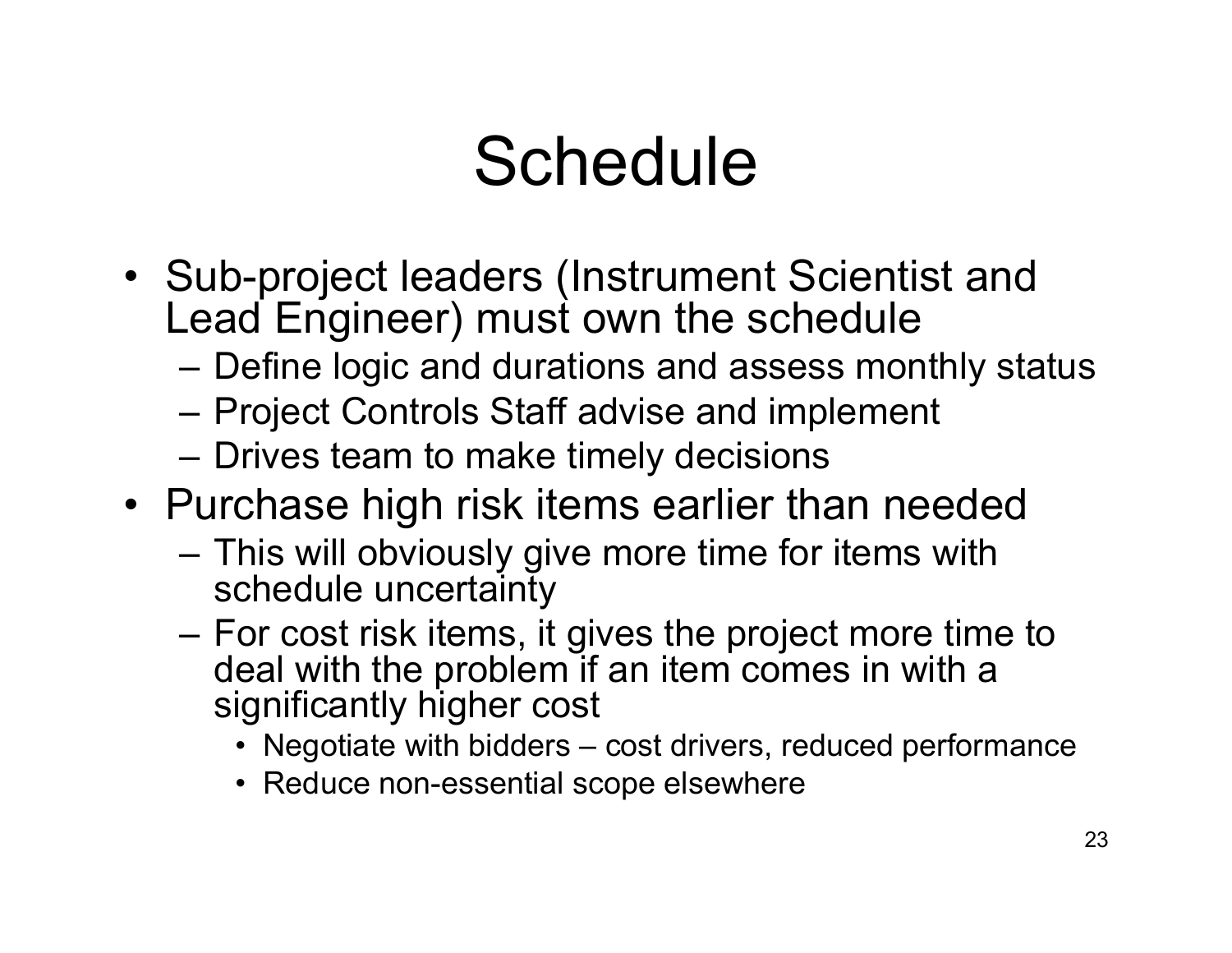## Cost Estimating

- Realistic escalation (not required to use OECM guideline)
	- Use ORNL salary planning information for internal labor
	- Use appropriate escalation rates for purchases
- Systematic process for contingency evaluation
- Feedback from recent history
	- Compare estimate to real costs from similar instruments (design, installation, procurement of similar equipment)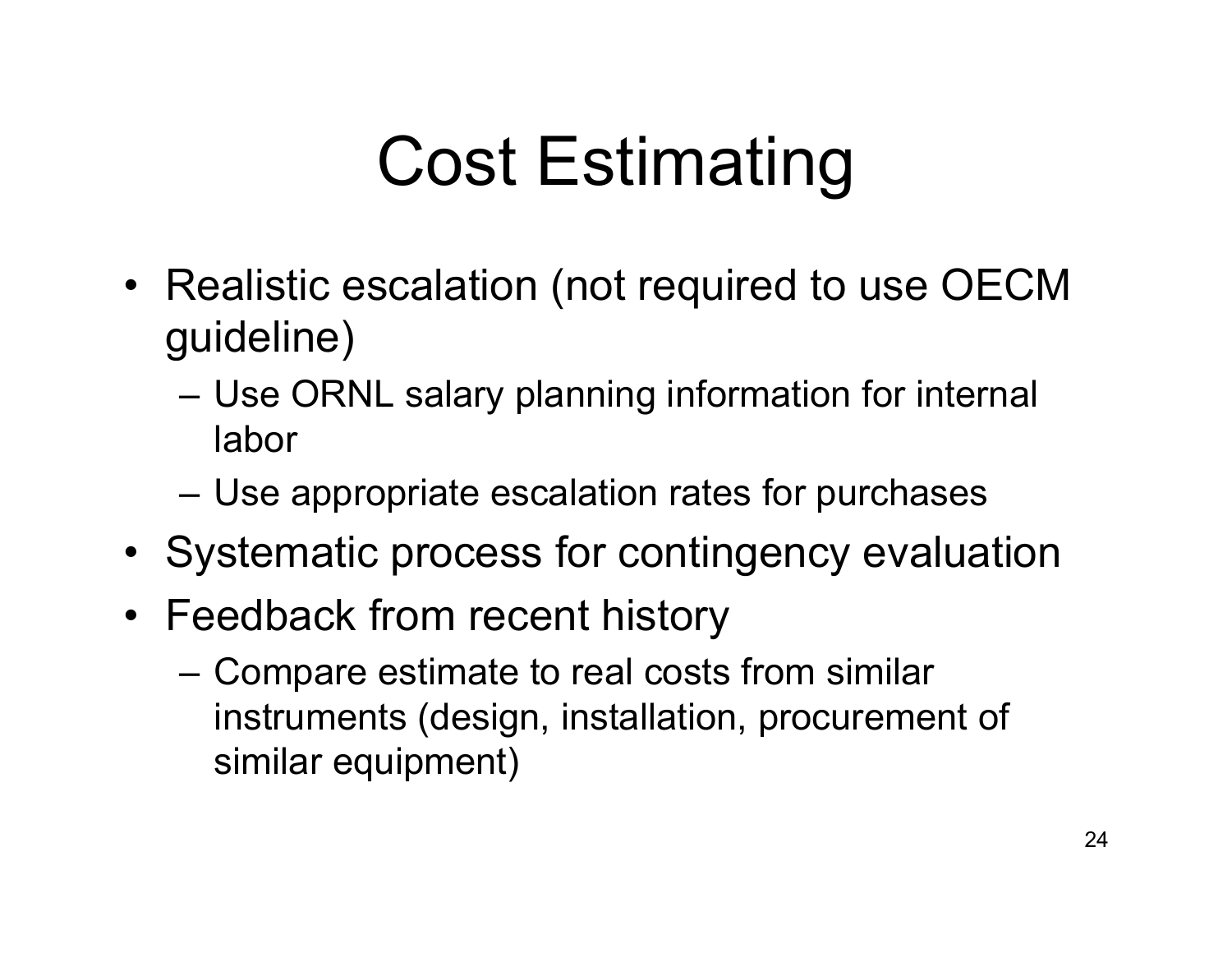## Risk Management

- • Identify high risks and pay attention to their mitigation strategies
	- Concentrate on the critical few; don't get caught-up in the process and dwell on low risk items
- • Bottoms-up input from sub-project leaders and the rest of the team
- •Update regularly (quarterly seems to work)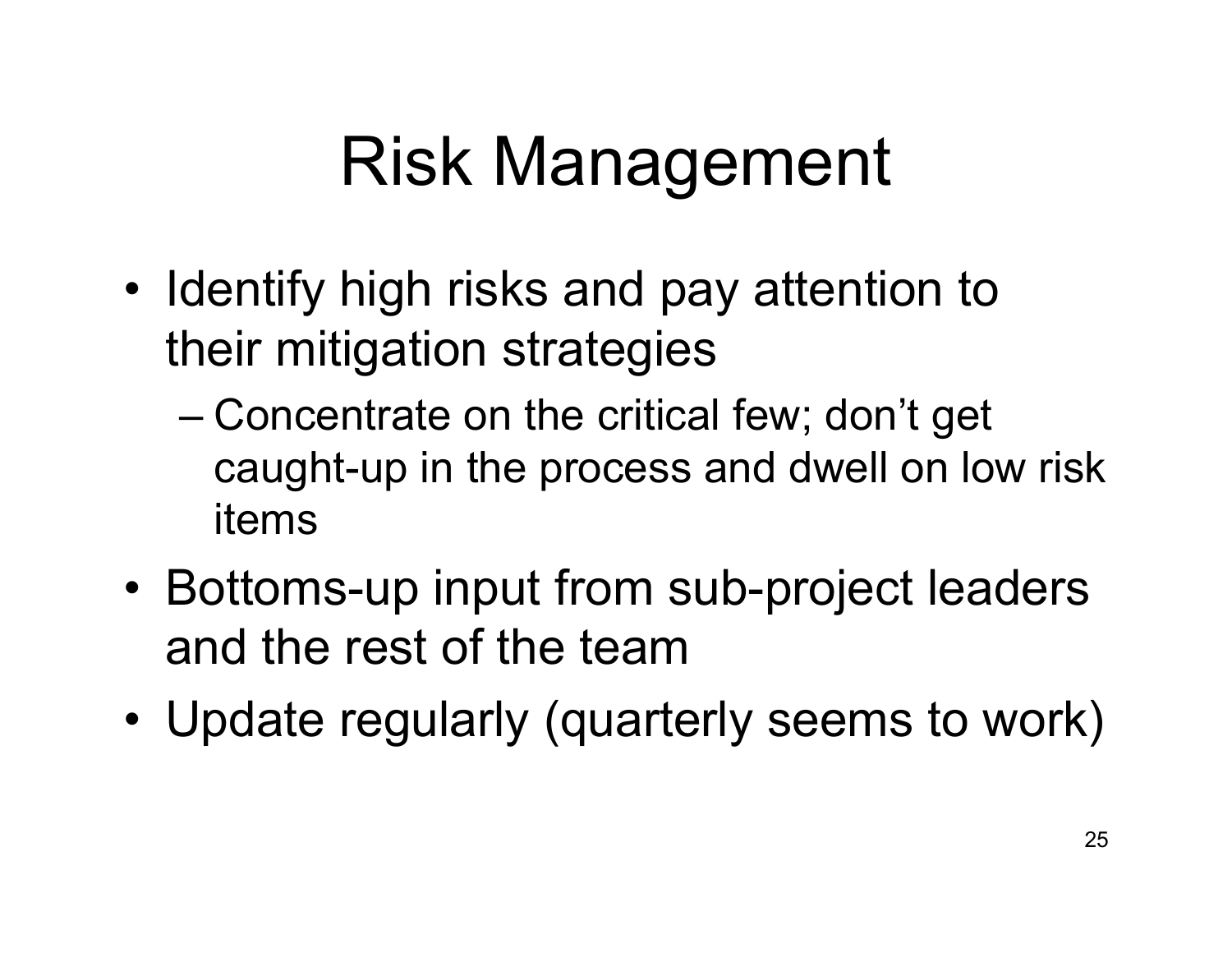## Engineering

- • Grouping instrument engineers together increases efficiency, uniformity, and helps share good ideas and practices
	- Shared designs
	- Common equipment minimizes spares inventory and improves maintenance and installation
	- Must create an atmosphere where mistakes and their lessons learned are shared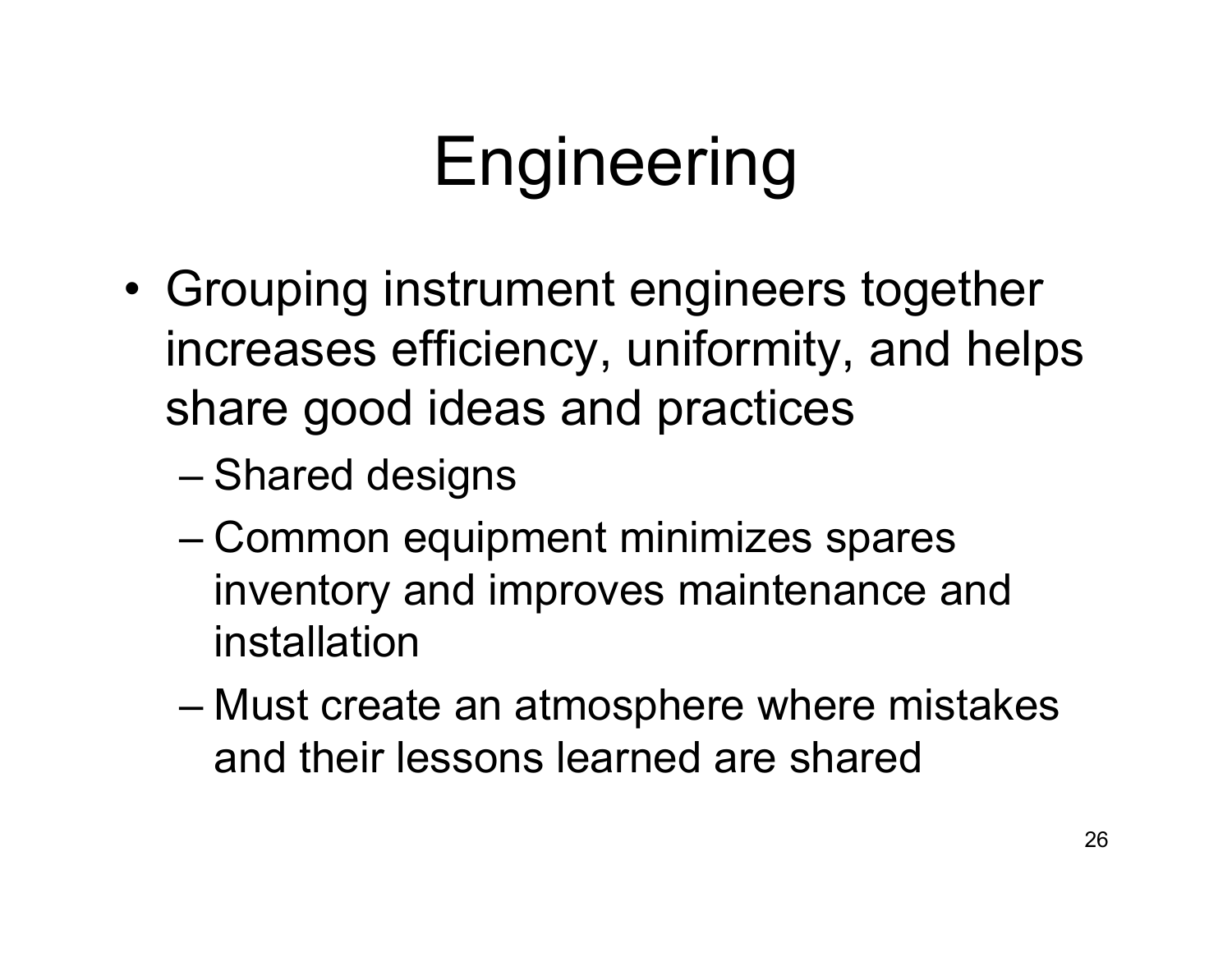#### Procurements

- Economy of scale
- Foreign procurements/exchange rates try to get in fixed dollars
- Phase funding to optimize BA usage
- Involve all relevant technical staff before awarding contract
- Limited vendors with limited capacities
	- Work closely with vendors
	- Regular weekly conferences from the beginning
- Dedicated procurement staff
- Large vendor base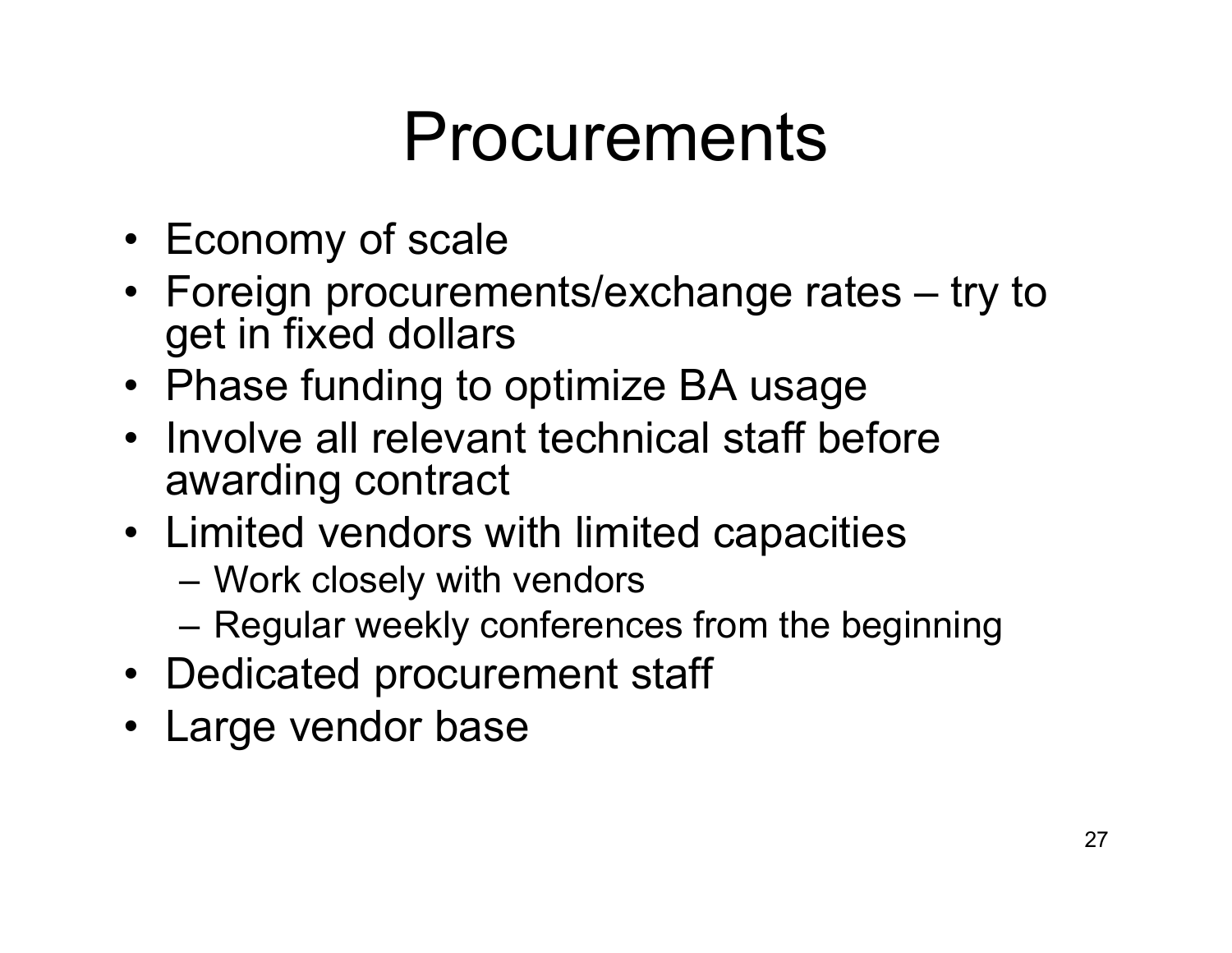#### Engineering/Installation Interface

- Have installation drawings and documents complete before starting installation
	- Complete scope description before starting
	- Avoid verbal orders RFI process
- Realistic alignment tolerances
- Set liberal tolerances on concrete shield blocks or in equipment that interfaces with concrete structures
	- If needed, fill-in gaps (grout or steel shot in socks) and/or allow for alignment adjustment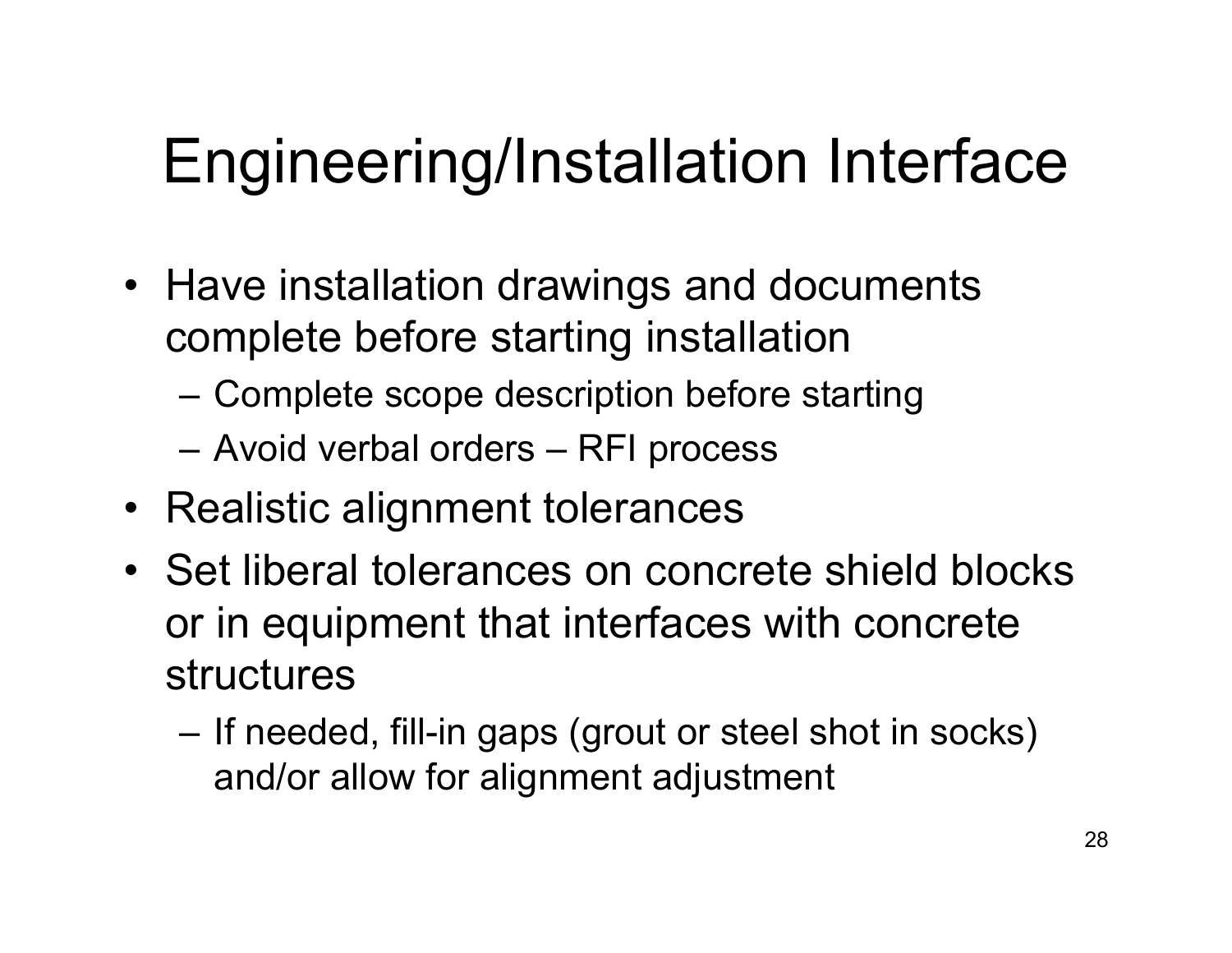## Installation

- Local management of installation is essential
	- Allows leveling of resources
	- Prioritization of schedule
	- More efficient use of materials
	- Allows use of construction professionals familiar with local labor rules and market
	- Improves safety consistent rules and cadre of trained staff and labor force
	- Better engagement by labor force
	- Facilitates feedback to design team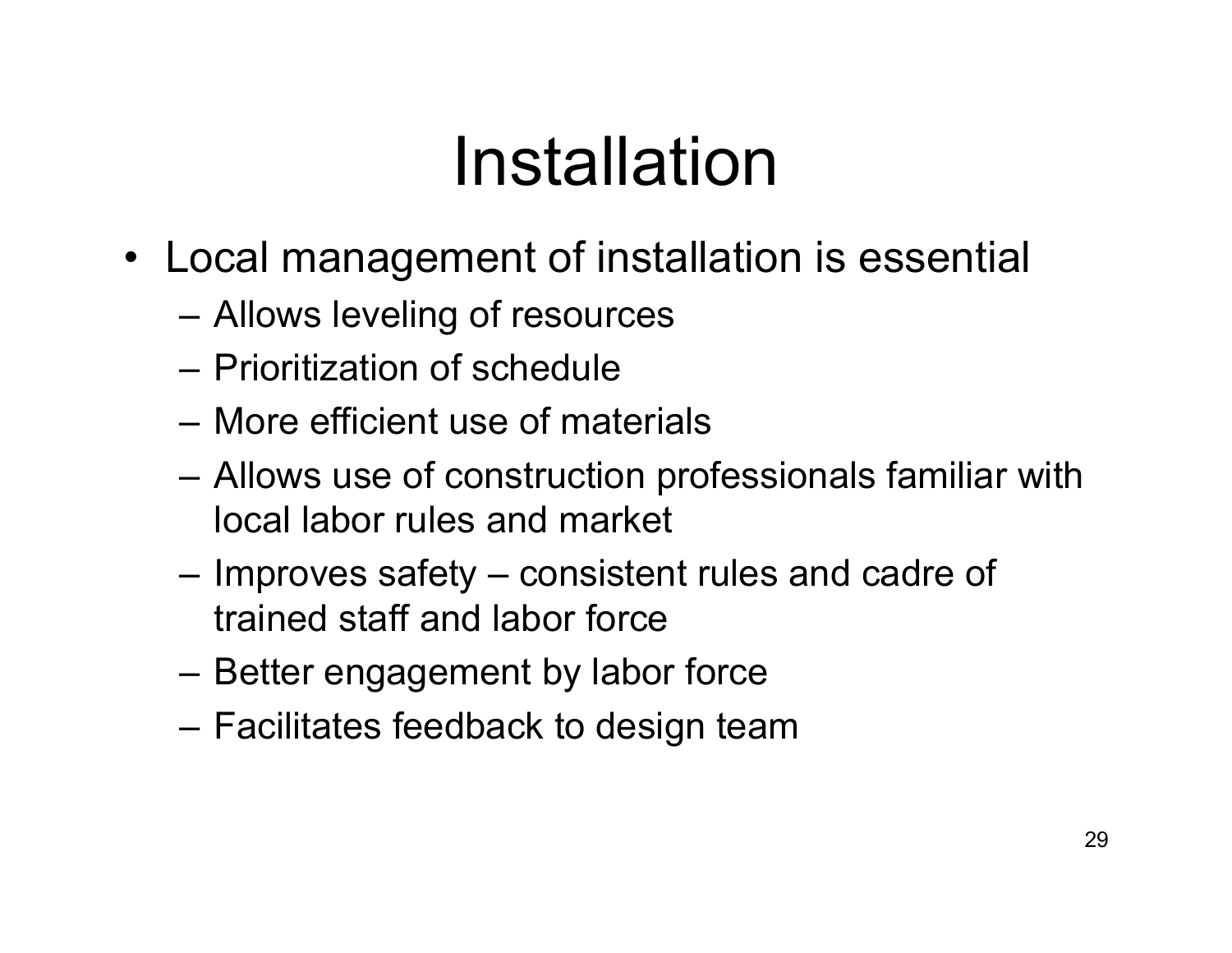## Project Completion

- SING I and II Model gives clear definition of project completion
	- Verify by equipment acceptance tests plus measurement and calculations of integrated performance without beam
	- Includes passing Instrument Readiness Review, i.e. ready to open the shutter and take beam
	- No operation with beam
	- Set critical requirements in PEP
		- More aggressive goals in DCD
		- Using the Instrument Scientist as the sub-project leader (future owner/user) and requiring instrument acceptance by a separate division (NFDD to NSSD hand-off) helps ensure integrity of process
			- Formal process requiring sign-offs